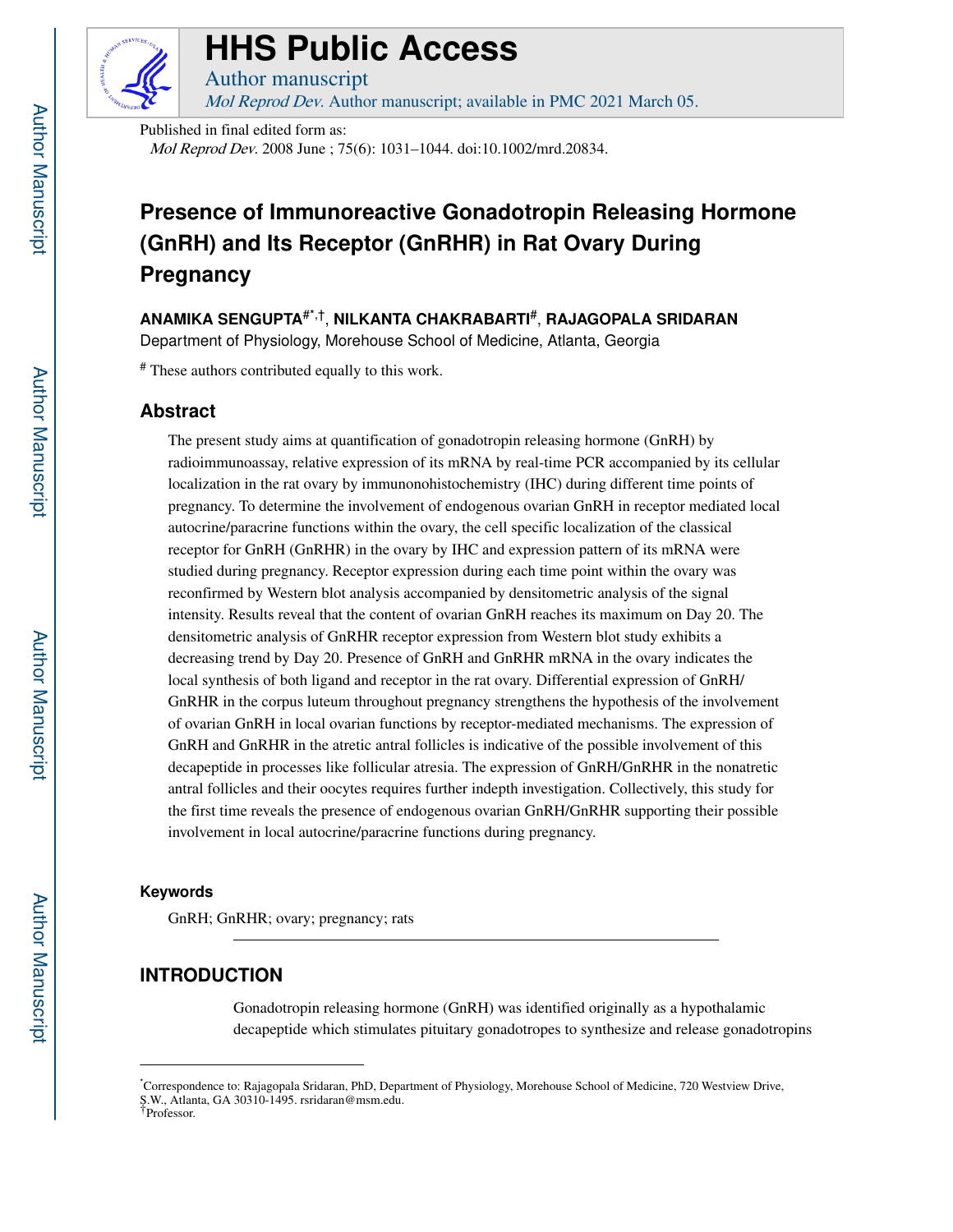(Burgus et al., 1972). The notion that multiple GnRH ligand and receptor forms are distributed in a wide range of vertebrate tissues playing diverse physiological functions has been widely accepted (Millar, 2003). In mammals like rats and human, GnRH and its receptor (GnRHR) have been reported to be synthesized in a myriad of tissues outside their classical site of production such as the ovary (Schirman-Hildesheim et al., 2005), oviduct (Sengupta et al., 2007), endometrium, placenta (Khodr and Siler Khodr, 1978), mammary glands (Palmon et al., 1994). The exact functional significance of the GnRH ligand receptor complex of extra-hypothalamic origin in mammals remains unknown.

Previously, the rat ovarian extract was found to be biologically active in stimulating secretion of gonadotropins from rat pituitary cell culture (Ying et al., 1981). Later, GnRH or GnRH-like peptide was quantified in the rat ovary (Aten et al., 1986; Schirman-Hildesheim et al., 2005) and human ovary (Aten et al., 1987). Detection of rat ovarian GnRH mRNA, cloning of its DNA followed by sequencing, exhibited a 244 base pair sequence identity between hypothalamic and ovarian GnRH in rats (Oikawa et al., 1990). Later, this decapeptide was reported to be produced particularly by the ovarian granulosa cells during the rat estrous cycle (Oikawa et al., 1990; Clayton et al., 1992; Schirman-Hildesheim et al., 2005) where it was suggested to play an autocrine/paracrine role regulating functions like oocyte maturation (Dekel and Shalgi, 1987), follicular selection, atresia (Billig et al., 1994), and luteal functions (Tsafriri and Adashi, 1994). Deleterious effects on reproductive integrity of female rats (Rivier et al., 1981) due to neutralization of endogenous GnRH by the administration of a potent GnRH antagonist confirmed the functional importance of this endogenous decapeptide on ovarian physiology and reproduction.

GnRHR (mRNA and protein) expressed by the ovarian granulosa cells in rats (Bauer-Dantoin and Jameson, 1995; Whitelaw et al., 1995) was reported to increase along with follicular development, exhibiting maximum expression in the mature and atretic follicles (Kogo et al., 1995, 1999a,b). High affinity binding of ovarian GnRH receptors (identical to anterior pituitary GnRHR) to GnRH analogs (Clayton et al., 1979; Jones et al., 1980) in rats, led to the hypothesis that ovarian GnRHRs are activated by an endogenous GnRH like substance produced in the ovary, as hypothalamic peptide concentration in the peripheral circulation is not sufficient to activate the ovarian receptors for GnRH (Hsueh and Jones, 1981; Billig et al., 1994). Exogenous GnRH or its agonist through a direct ovarian site was reported to induce a dose dependent inhibition of ovarian functions (Jones and Hsueh, 1980) in rats. Thus, collectively, the existing information in the literature suggests the presence of an endogenous physiologically active ovarian GnRH system (ligand receptor complex) during the estrous cycle in this rodent model which may play a diverse role in the regulation of the ovarian physiology.

There exists a paucity of information regarding the synthesis, localization, and functional significance of endogenous ovarian GnRH/GnRHR system during pregnancy of mammals in general and rodents in particular. Exogenous GnRH/LHRH as a contraceptive vaccine targeting gamete production and a therapeutic agent in treatment of clinical situations such as uterine fibroids, polycystic ovarian syndrome, precocious puberty, etc. (Naz et al., 2005) in human has been widely accepted. GnRH analogs like desorelin have been known to elicit reversible long-term reproductive control in mammals (Trigg et al., 2001, 2006). An earlier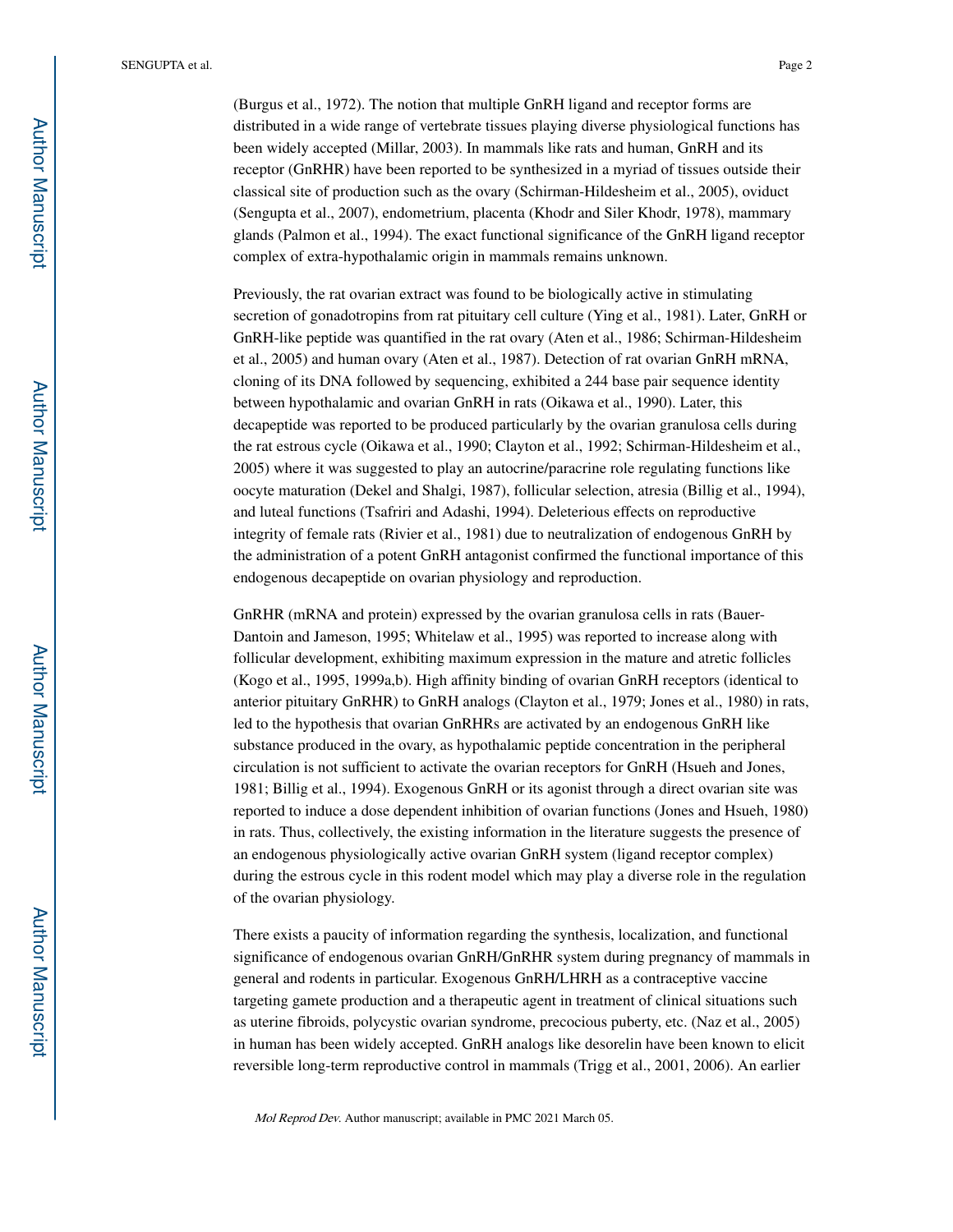study from our laboratory involving localization of immunoreactive GnRH and its mRNA in the oviduct during pregnancy in rats (Sengupta et al., 2007) indicated the existence of a positive correlation between the expression pattern of oviductal GnRH and ovarian progesterone production during pregnancy. This study provides an indication that endogenous nonneuronal GnRH produced by the reproductive tissues in rats may have a role to play during pregnancy. The present study thus aims at quantification and immunolocalization of ovarian GnRH and study the expression of its mRNA during different time points of pregnancy (Days 7, 9, 16, 20) in this animal model. Further, to explore the possibility of involvement of this endogenous ovarian decapeptide in a receptor mediated local function during pregnancy, we attempted to quantify and immunolocalize its receptor peptide (GnRHR) accompanied by the study of the expression pattern of its mRNA in the rat ovary during each of the chosen time points. The selected time points during pregnancy correspond to changes in the serum profiles of progesterone critical for induction and maintenance of pregnancy in rats related to circulating levels of luteinizing hormone and prolactin (PRL) (Morishige et al., 1973).

## **MATERIALS AND METHODS**

All experimental protocols in this study were approved by the Institutional Animal Care and Use committee (IACUC) and were in compliance with the animal care regulations of Morehouse School of Medicine. Accepted standards of NIH guide for humane care and use of experimental animals were followed in maintaining the animals. Timed-pregnant Sprague-Dawley rats (8 weeks old) used for the present study were obtained from Charles River laboratories (Wilmington, MA) and housed in the Institutional Animal Care Facility for a week under controlled daily light (14 hr light:10 hr darkness) and temperature (23– 25°C) conditions. Purina rat chow and tap water were accessible ad libitum to the animals during this period. Considering the day of insemination (identified by the appearance of the sperm plug) as Day 1 of pregnancy, animals  $(n = 4)$  were sacrificed subsequently on each of the 7th, 9th, 16th, and 20th day of pregnancy by exposing them to a chamber of carbon dioxide for 5–10 min.

#### **Tissue Collection**

Implantation within the uterus was checked for each animal during each of the considered time points to ensure induction of pregnancy prior to collection of the tissues. The paired ovaries along with the hypothalamus, pituitary, and the liver of each animal  $(n = 3-4)$  were dissected out on different days of pregnancy. One ovary of each pair, a part of the hypothalamus and pituitary were fixed in neutral formalin solution overnight, embedded in paraffin, cut into 10 μm sections and mounted on 5% gelatin coated slides for immunostaining. The other ovary along with the remaining part of the hypothalamus, pituitary and liver were snap frozen in liquid nitrogen and stored at −80°C for extraction of RNA (for real-time PCR) and protein (for radioimmunoassay and Western blot analysis).

#### **Radioimmunoassay of GnRH**

**Tissue extraction for GnRH.—**The tissues were extracted based on standard published protocols (Pati and Habib, 1998; Schalburg et al., 1999; Yahalom et al., 1999; Montaner et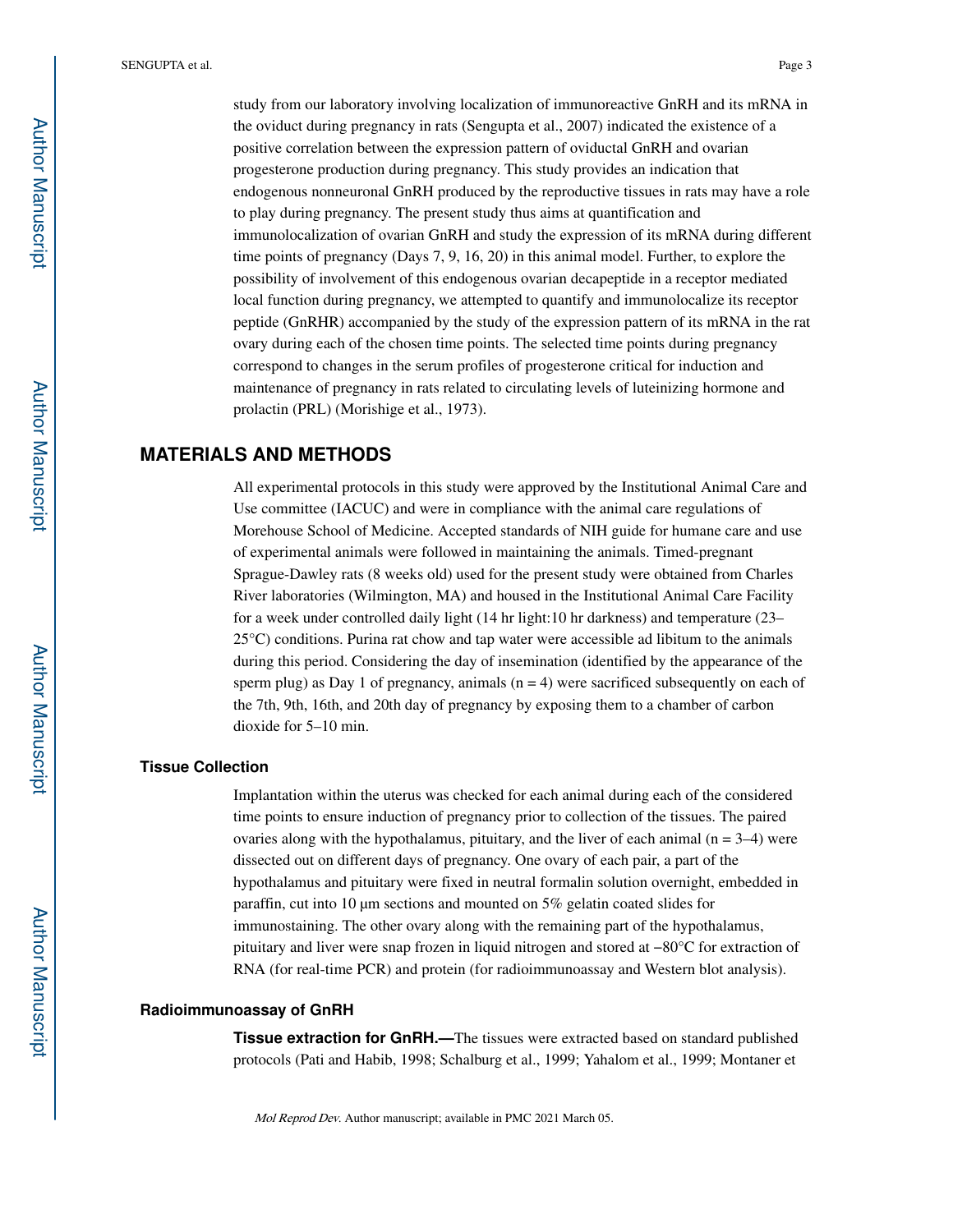al., 2002) with modifications. Standardization of the extraction method was done using hypothalamus (positive control), liver (negative control), and ovary (tissue of interest) with or without externally added native GnRH (20 pg; human hypothalamic GnRH, Sigma, St. Louis, MO). Pre-weighed frozen tissues were homogenized in ice cold 1 N HCl: acetone mixture (3:100, v/v; 5 ml extraction medium/g tissue) in a Teflon homogenizer and incubated for 3 hr on ice, homogenizing for 1 min after every hour. The extraction mixture was centrifuged at 1,000g for 5 min at  $4^{\circ}$ C and supernatant (S<sub>1</sub>) was separated. The pellet was homogenized and re-extracted in ice cold 0.01 N HCl: acetone (20:80, v/v; 40% of the original extraction fluid) for 5 min. The extraction mixture was centrifuged again at  $1,000g$ at 4°Cfor 5 min and the supernatant  $(S_2)$  was pooled with  $(S_1)$ . This process of re-extraction was repeated with the resultant pellets at least five times to ensure completion of the extraction process. Each time the supernatants were pooled together to make a final volume of 1 ml. The combined supernatant was centrifuged at  $15,000g$  for 15 min at  $4^{\circ}$ C and the final suspension thus obtained was subjected to vacuum drying in a speed vacuum (Savant Speed Vac, Global Medical Instrumentation Inc., Ramsey, MN, SPD111V) to remove acetone. The dry pellet containing peptides was suspended in ice-cold RIA buffer (pH 7.4, provided in the RIA kit obtained from Peninsula Laboratories, Inc., Santa Carlos, CA) and used for radioimmunoassay.

**Radioimmunoassay (RIA).—RIA** was performed by using the rabbit antiserum (polyclonal) raised against the synthetic GnRH (pGlu-His-Trp-Ser-Tyr-Gly-Leu-Arg-Pro-Gly-NH<sub>2</sub>) and I<sup>125</sup> GnRH tracer supplied in LHRHRIA kit [S-2153(RIK 7201)] from Peninsula Lab., Inc. (Division of Bachem) following manufacturer's instructions. Final dilution of the primary antibody used was 1:42,000 and the cross reactivity of this antiserum was mentioned as 100% to mammalian GnRH and 0–0.1% to other proteins. A standard curve was prepared during each assay by using synthetic GnRH, provided in the kit, with a range of 1–128 pg/tube and RIA efficiency was determined in control samples (hypothalamus and liver) with and without externally added synthetic GnRH (32 pg/tube). The volume of the extracted suspension in RIA reaction was pre-normalized by diluting with RIA buffer so that the RIA value remains closer to  $50\%$  maximum binding ( $B/B<sub>0</sub>$ ). After the completion of reaction, the radioactivity in the pellet fraction was measured in a gamma counter (ISO-DATA, Model 110, Series 100 operation manual, USA). Intra-assay variations were reduced by analyzing each sample in duplicate while inter-assay variations were minimized by construction of a standard curve during each assay with an internal control (hypothalamus or ovary).

#### **Isolation of Total RNA**

Frozen ovaries along with portions of the hypothalamus and pituitary were weighed and homogenized in 1 ml of lysis buffer containing 10 μl of ß-mercaptoethanol provided in the RNeasy midi kit (Qiagen, Inc., Valentia, CA). The homogenate was centrifuged at 3,200<sup>g</sup> for 10 min at room temperature. The supernatant was loaded on an RNeasy midi column (Qiagen, Inc.) and the entire process of RNA isolation and purification was carried out according to the detailed manufacturer's instruction provided in the kit. The RNA samples were eluted in 25 μl nuclease free water and quantified in an Eppendorf AG 2231 Biophotometer (Hamburg, Germany). 260:280 nM ratios (which were in the range of 1.8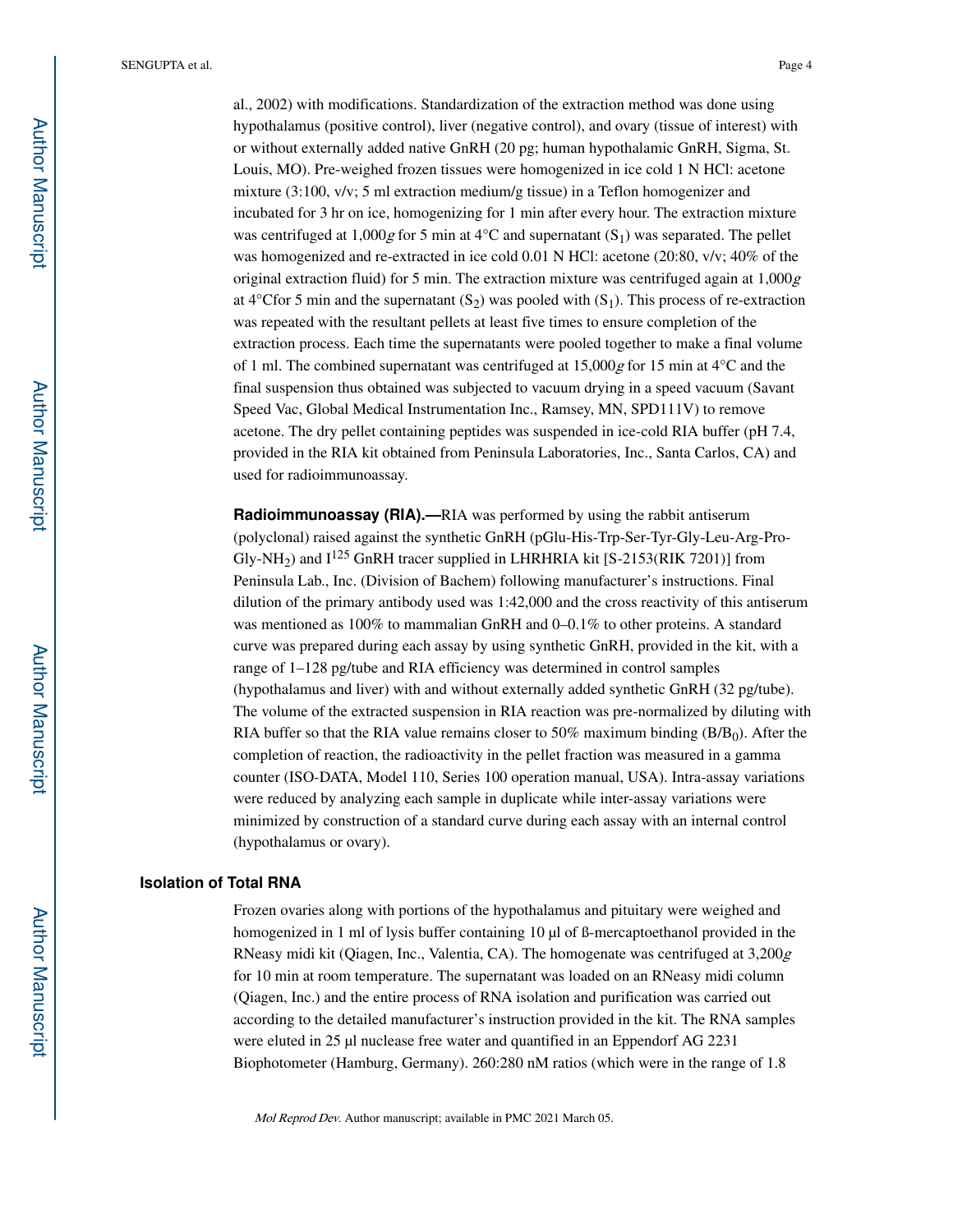and 2.1) helped to assess the purity of the extracted RNA. RNA integrity was assessed by examining the 28S and 18S rRNA bands of representative samples loaded on an Agilent 2100 Bioanalizer using RNA 6000 nano assay kit (Agilent Technologies, Santa Clara, CA).

#### **Reverse Transcription**

Two micrograms of RNA samples from each tissue type (ovary, hypothalamus, liver, and pituitary) were subjected to reverse transcription at 48°C for 37 min, using Murine Leukemia Virus reverse transcriptase enzyme and random hexamers (Taqman Reverse Transcription Reagent kit, Applied Biosystems, Foster City, CA) for conversion to cDNA according to manufacturer's instructions. The cDNA samples were stored at −20°C for realtime PCR studies.

#### **Real-Time PCR**

Sequence of Rattus norvegicus GnRH and GnRHR mRNA (accession numbers; NM\_012767 and NM\_031038, respectively) was obtained from the gene bank database of the National Center for Biotechnology Information of NIH (http://www.ncbi.nlm.nih.gov/ cgi-bin/genbank). Using OligoPerfect™ Designer software (Invitrogen Corporation, Carlsbad, CA), primer sequences were selected to optimally hybridize and amplify target cDNA sequences for real-time PCR assay. To avoid amplification of contaminating genomic DNA, primers specific for GnRH, GnRHR, and 18S rRNA (housekeeping gene) were designed across the exon/intron boundaries (descriptions given in Table 1). The annealing temperatures of the specific primers for GnRH/GnRHR were determined from the temperature curve. Construction of a melt curve determined the absence of primer dimer formation and nonspecific fluorescent signals. The final annealing temperature of the sense and antisense GnRH/GnRHR and 18S rRNA primers were determined to be 54°C (temperature at which the cycle threshold CT value was minimum and fluorescence value was maximum).

The quantitative PCR assay was performed with the help of a MyiQ iCycler (Bio-Rad Laboratories, Inc., Hercules, CA) real-time PCR detection system. Seven hundred and fifty nanograms of cDNA for each reaction was used in case of GnRH and 650 ng of cDNA in case of GnRHR (as determined from the standard curve of rat GnRH/GnRHR constructed using various dilutions of ovarian cDNA). Each gene expression was assessed in a separate PCR reaction. Each reaction mixture contained 2 μl of sense and antisense primers (0.35 nM/μl concentration) for GnRH/GnRHR and 18S rRNA, respectively, 10 μl of 2× quantiTech SYBERGreen PCR Master Mix (containing HotstarTaq® DNA polymerase enzyme, quantiTech SYBERGreen PCR buffer, dNTP mix including dUTP, fluorescent dyes like SYBERGreen 1, and ROX and 5 mM  $MgCl<sub>2</sub>$ ) obtained from Qiagen, Inc., and DNAse RNAse free water to make a total volume of 20 μl. Samples were amplified with a precycling hold of 95°C for 15 min, 50 cycles of denaturation at 94°C for 15 sec, annealing at 54°C for 30 sec, and extension at 72°C for 30 sec. The reactions were terminated at 72°C for 5 min and cooled to 4°C. The number of amplification cycles for the fluorescence to reach a determined threshold value (CT) was recorded for every unknown sample and for the internal standard curves for GnRH/GnRHR. CT values for the unknown samples were used to extrapolate the amount of RNA equivalents from the internal standard curves. The RNA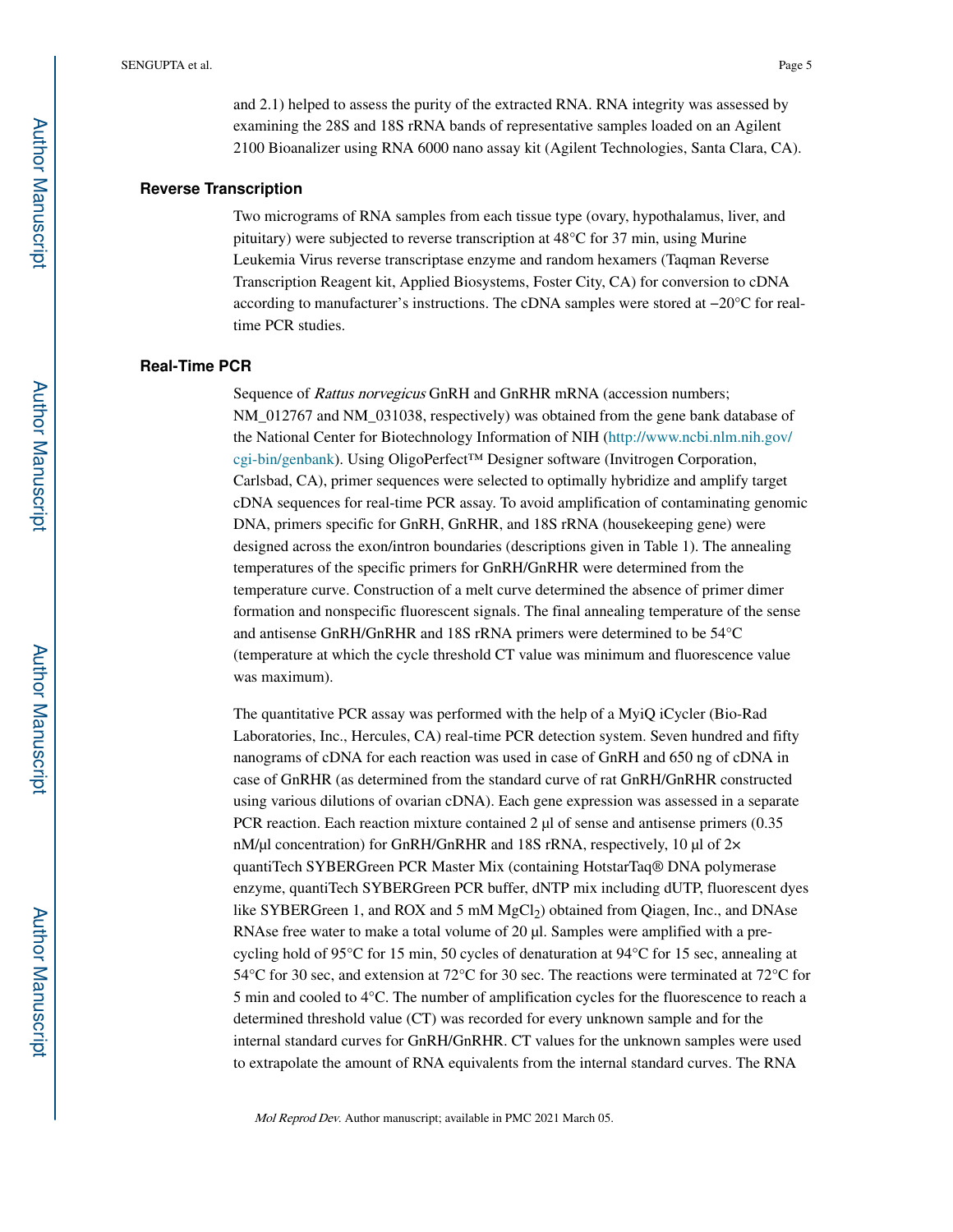equivalent values were then divided by complimentary 18S RNA equivalents also derived from the same internal standard curve (Young et al., 2002) and the ratio of GnRH/GnRHR to 18S RNA equivalent values were plotted graphically. The rat hypothalamus and liver tissues (with maximum and minimum GnRH gene expression, respectively) were used as positive and negative controls, respectively, for real-time PCR analysis of GnRH mRNA while rat pituitary and liver served as positive and negative controls, respectively, for analysis of the GnRHR mRNA expression in the rat ovary.

#### **Immunohistochemistry of GnRH and GnRHR**

Ovarian sections were deparaffinized in xylene, rehydrated in graded ethanol, and rinsed in a running water bath. For immunohistochemical procedures, the tissue sections treated with citrate buffer (10 mM, pH 6.0) for antigen retrieval and 0.3% hydrogen peroxide solution in methanol (for quenching of endogenous peroxide activity), were equilibrated in 50 mM Tris Buffered Saline (TBS, pH 7.6). Nonspecific binding was reduced by incubation in 1% normal rabbit serum (provided in the Vector ABC kit, Vector Laboratories, Burlingame, CA) for 1 hr at 37°C. Mouse monoclonal anti-GnRH antibody (100% immunoreactivity with fully processed bioactive form of LHRH, sequence: pGlu-His-Trp-Ser-Tyr-Gly-Leu-Arg-Pro-Gly-NH2; catalog number MAB5456; Chemicon International, Temecula, CA) diluted to 1:200 in 1× phosphate buffered saline (PBS, Gibco, Invitrogen Corporation) was used for immunolocalization of GnRH. For localization of GnRHR, goat polyclonal anti-GnRHR primary antibody (GnRHR C-18: sc-8681; raised against a peptide mapping at the Cterminus of GnRHR of human origin; Santa Cruz Biotechnology, Inc., Santa Cruz, CA; specificity for GnRHR shown in other studies, Keller et al., 2005) in a dilution of 1:200 in PBS buffer was used. Incubation with primary antibodies was done for 1 hr at 37°C temperature followed by overnight incubation at 4°C. Negative controls included sections in which the primary antibodies were omitted or were pre-absorbed with a synthetic GnRH/ GnRHR peptides (Peninsula Laboratories, Inc.; Santa Cruz Biotechnologies, Inc.) respectively. After washing off the unbound primary antibody, the sections were incubated at 37°C for 30 min with biotinylated universal secondary antibody (for GnRH) and rabbit antigoat secondary antibody (for GnRHR) provided in separate Vectastain ABC kits (Vector Laboratories) in dilutions of 1:50 in PBS buffer. Incubation of sections in ABC complex (avidin and biotinylated horseradish peroxidase macromolecular complex, Vectastain ABC kit, Vector Laboratories) at 37°C for 30 min was followed by treatment of the tissue sections with DAB (0.03% of 3,3<sup>'</sup>-diaminobenzidine in PBS containing 0.01% hydrogen peroxide) for 5 min in darkness for visualization of peroxidase activity at the antigen sites. The sections were then counterstained with hematoxylin (QS, H3404, Vector Laboratories), dehydrated in graded alcohols and xylene and mounted with Vectasheild mounting medium (Vector Laboratories) for light microscopy (preparation of photomicrographs using Axioshop 2 plus software with Zeiss microscope, Carl Zeiss Microimaging, Inc., Thornwood, NY).

#### **Western Blot Analysis for GnRHR**

Tissue (rat pituitary and ovary) was homogenized in 1-ml lysis buffer containing 0.15 M NaCl, 2 mM EDTA, 0.15% Triton X-100 and protease inhibitors (protease inhibitor cocktail, catalogue number P8340; Sigma–Aldrich Inc., St. Louis, MO, USA) for extraction of total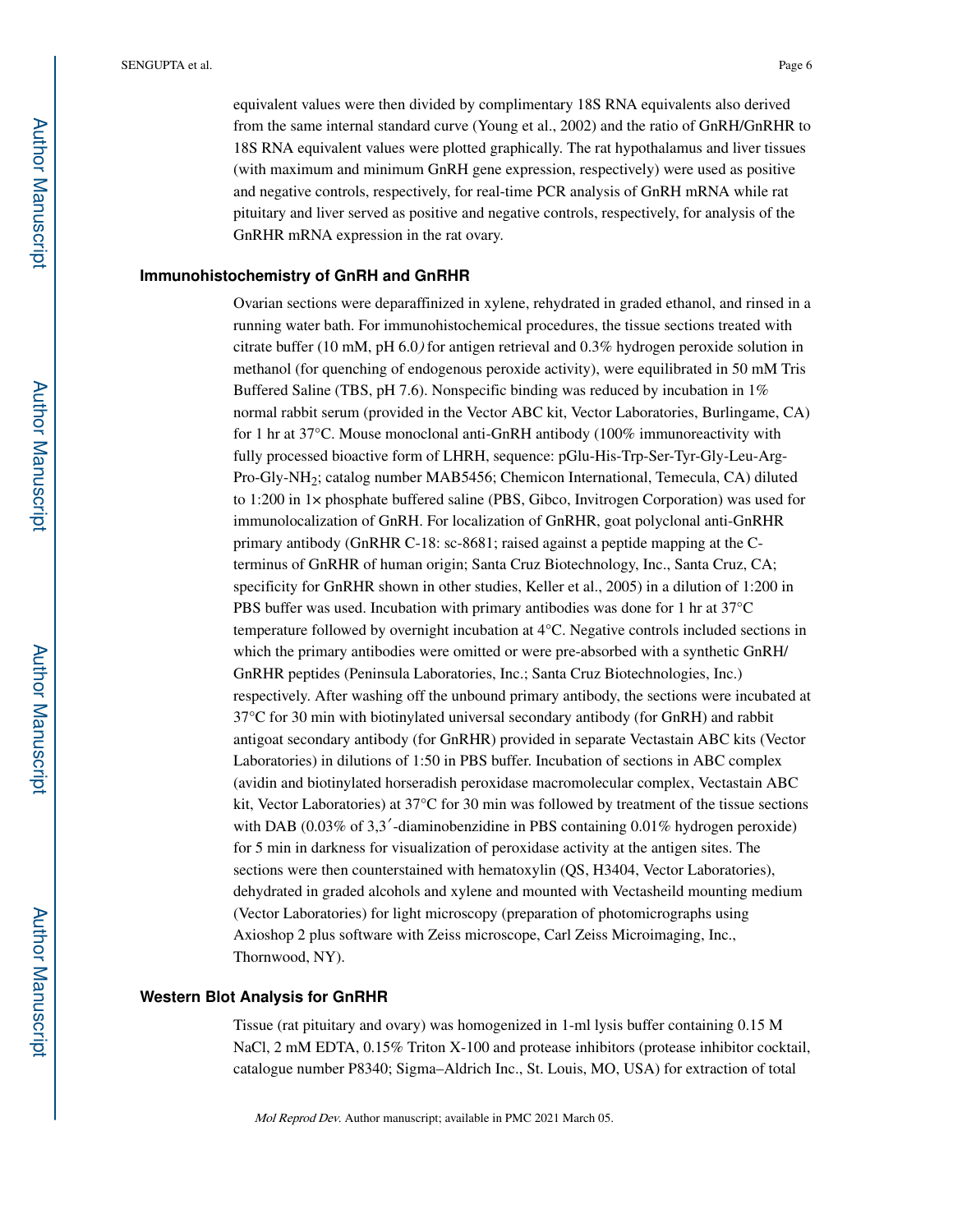protein. The lysate was centrifuged at  $18,000g$  for 20 min at 4 $\rm ^{\circ}C$ , the supernatant was collected and protein content was estimated by Lowry's method (Lowry et al., 1951) using BSA as standard. The supernatant was diluted with equal volume of lamelli sample buffer (catalogue number 161–0737; Bio-Rad Laboratories, Inc.) and boiled in a boiling water bath for 10 min for linearization of the proteins. The linearized protein samples were then cooled on ice and centrifuged at  $11,000g$  for 10 min at 4°C. The supernatant collected was used for Western blot analysis. Total protein from each sample (35 μg) were electrophoresed on 15% Tris–HCl pre-cast mini gels (catalogue number 161–1157; Bio-Rad Laboratories, Inc.) for 45 min under reducing conditions. The proteins were electro-transferred on nitrocellulose paper (pore size 0.2 μm, Bio-Rad Laboratories, Inc.) for 1 hr at 100 V. Nonspecific binding was reduced by incubating the membrane at room temperature in 2.5% nonfat dry milk solution in TBS containing 0.1% Tween 20. The membrane was then incubated overnight at 4°C with anti-GnRHR mouse monoclonal primary antibody (Lab Vision Corporation, Fremont, CA; catalogue number MS-1139-P; Clone designation GNRH03 same as FIG4; raised against a synthetic peptide 1–29 aa long

MANSASPEQNQNHCSAINNSIPLMQGNLPY form the N terminal end of Human GnRH receptor) diluted to 1:100 in the same buffer solution containing nonfat dry milk described above. After washing the membrane extensively in washing buffer (TBS—0.1% Tween 20) the membrane was incubated for 1.5 hr at room temperature with horseradish peroxidaseconjugated antimouse IgG (Immun-Star™ GAM-HRP conjugate catalogue number:170– 5047; Bio-Rad Laboratories, Inc.) in a final dilution of 1:2,000 in TBS–0.1% Tween 20 solution. The membrane was washed several times in the washing buffer to remove unbound secondary antibody and the signal was detected by enhanced chemiluminescence (ECL; Bio-Rad Laboratories, Inc.). The films were analyzed and the signals were quantified using Image J software (version 1.33U, a program inspired by NIH image; http:// rsb.info.nih.gov/ij/docs/index.html). The results were expressed according to the intensity of the signals in arbitrary densitometric units (ADU; Shao et al., 2007) after normalization by alpha tubulin as an internal standard.

#### **Statistical Analysis**

All data are presented as mean ± SEM. Statistical evaluation of the mean differences in data amongst the chosen time points of pregnancy were performed by one-way ANOVA with significance levels set at  $P \le 0.05$ . If the analysis of variables exhibited significant differences between groups, Student's–Newman–Keuls Multiple Comparisons Test was used for pairwise multiple comparisons.

## **RESULTS**

#### **Quantification of GnRH by Radioimmunoassay**

The data reveal the presence of GnRH in the rat ovary throughout pregnancy with a significant increase in the content of ovarian GnRH by Day 20 when compared to Days 7, 9, and 16 of pregnancy (Fig. 1A). Hypothalamic content of GnRH exhibited no significant difference between considered time points of pregnancy. However, the content of hypothalamic GnRH was found to be significantly higher than the content of ovarian GnRH (Fig. 1A, insert).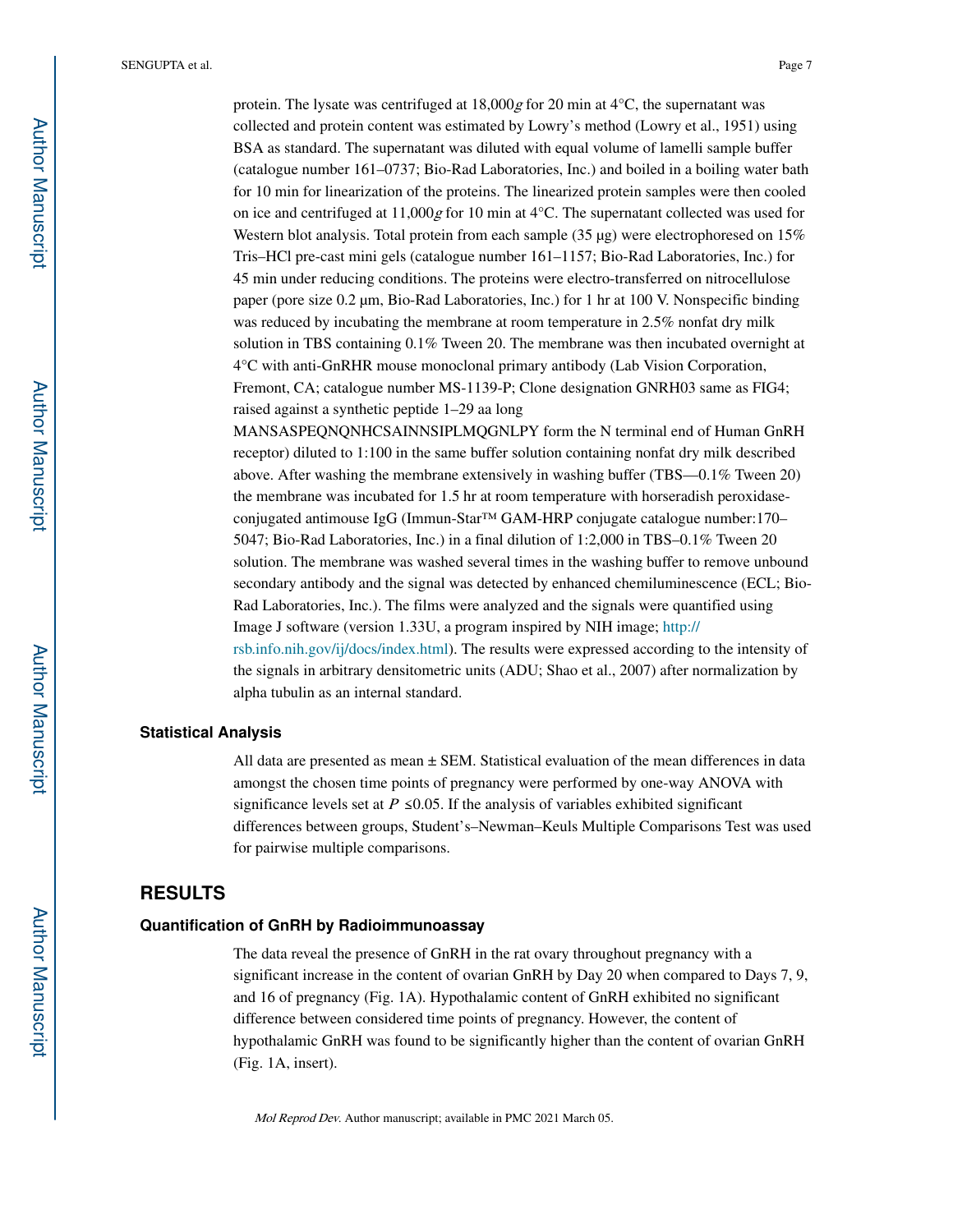#### **Expression of GnRH mRNA in the Rat Ovary by Real-Time PCR**

18S mRNA expression remained constant (data not shown) in all tissues throughout pregnancy during real-time PCR studies for both GnRH and GnRHR mRNA (discussed later in this section) which is reflective of the integrity of the RNA samples used for the study and the validity of the real-time PCR method. The expression of GnRH mRNA in the rat hypothalamus ( $n = 5$ ) was significantly higher when compared to the average expression in ovaries  $(n = 12)$  (Fig. 1B: insert). Lack of GnRH mRNA expression was noted in the rat liver (data not shown). Pair wise comparison between the chosen time points of pregnancy revealed a significantly higher expression of GnRH mRNA in the rat ovary during Day 7 when compared to Days 9, 16, and 20. The expression of GnRH mRNA from Day 9 through Day 20 remained unchanged (Fig. 1B).

#### **Immunolocalization of GnRH in the Corpus Luteum**

Strong immunoreactivity for GnRH was noted in the corpus luteum (CL) within the rat ovary throughout pregnancy (Fig. 2). The luteal cell types (granulosa and thecal luteal cells) in the rat CL are found to be scattered within the CL with no distinct morphological separation. Strong immunoreactivity for GnRH was exhibited in the cytoplasm of both the cell types. The round shaped nuclei of such steriodogenic cells remained immunonegative. The intermediate fibroblast and stromal cells within the CL identified by their elongated nuclei were immunonegative. The size of each immunopositive luteal cells was much smaller toward early pregnancy (Days 7, 9). By Day 16 there was notable increase in the cell size and volume of immunostained cytoplasm which attained its maximum by Day 20 (a marker of luteal regression).

#### **GnRH Immunopositivity in the Follicles**

The rat ovary exhibited the presence of a large population of nonatretic and atretic antral follicles during post-implantation period of pregnancy with only a negligible population of developing follicles. The nonatretic antral follicles having a fully grown oocyte, several layers of granulosa cells, well differentiated theca and a fluid filled antrum were present predominantly in the ovary during Days 7, 9, and 16 and were negligible in number during Day 20 of pregnancy (Fig. 3). The granulosa or the thecal cells within the few developing follicles found within the ovary did not exhibit immunostaining for GnRH during any of the time points of pregnancy. Within the nonatretic antral follicles immunostaining for GnRH in the granulosa cells (G) were much less intense when compared to the immunostaining in the thecal cells (T). Intensity of immunostaining for GnRH was highest in the thecal cells of such follicles during Day 20. The oocytes (O) within the nonatretic antral follicles during Days 7, 9 were immunopositive for GnRH although such structures were not visible in the representative follicles during the later stages of pregnancy (Days 16, 20). The atretic antral follicles which dominated the population of the ovarian follicles during pregnancy in rats were identified by the presence of a larger follicular antrum containing cellular debris, lack of basement membrane integrity, and hypertrophy of the thecal layer. The thecal layer of such follicles exhibited intense immunostaining for GnRH during Days 7, 9 when compared to Days 16, 20 while the granulosa cell layer exhibited strong immunopositivity for GnRH during Day 20 when compared to Days 7, 9, and 16.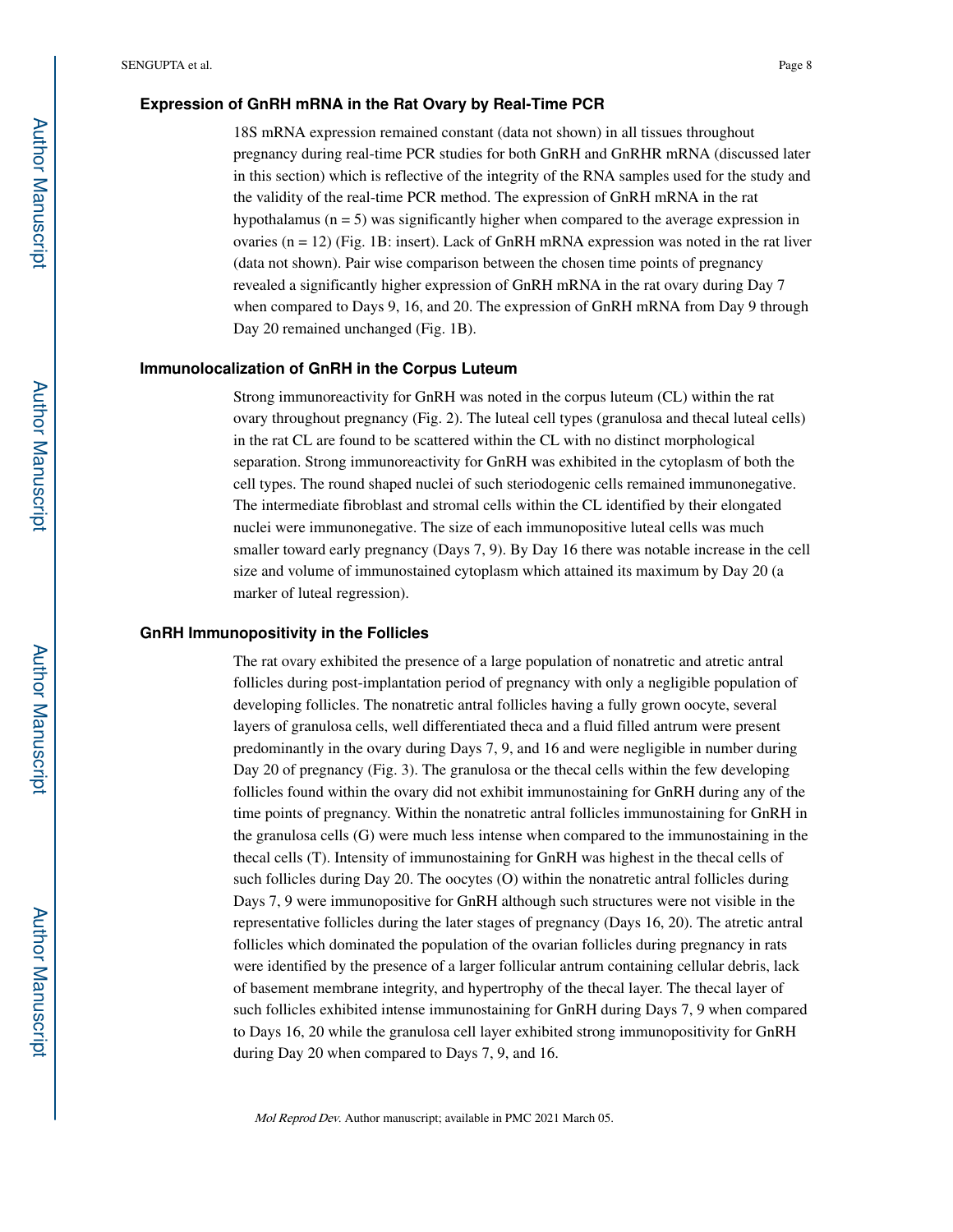#### **Western Blot Analysis of GnRHR in the Rat Ovary**

Western blot analysis for GnRH receptor in rat ovaries demonstrated expression of the GnRHR protein through signals corresponding to 62 kDa (approx) during each selected time point of pregnancy. Figure 4A depicts the representative GnRHR expression in a single animal. Relative levels of GnRHR protein expressed in the pituitary and ovary of this animal has been shown in ADU (a ratio of the signal intensities of GnRHR to alpha tubulin) during each time point of pregnancy (Fig. 4A) as a representative data. A trend of decrease in ADU of ovarian GnRHR is noted by Day 20 when compared to Day 7 (Fig. 4A). The expression of GnRHR in the pituitary and ovary (Fig. 4A) and the relative levels of the signal intensity measured in ADU were comparable during pregnancy in rats. This experiment was done using a sample size of  $n = 3$  but a representative data from a single animal are presented as the significance of the observation is being masked by the individual variations in the GnRHR expression between animals when the average GnRHR expression from  $n = 3$  was used. But for the convenience of the readers, individual values of the ADU of the other two animals killed during each time point has been documented ( $n = 1: D7 = 83$ ,  $D9 = 78$ ,  $D16 =$ 66, D20 = 12; n = 2: D7 = 63, D9 = 83, D16 = 73, D20 = 19).

#### **Expression of Ovarian GnRHR mRNA by Real-Time PCR**

Expression of GnRHR mRNA in the rat ovary is as much as the expression in pituitary if not more (Fig. 4B, insert). Negligible expression of GnRHR mRNA was noted in the rat liver (data not shown). Expression of GnRHR mRNA in the rat ovary during early pregnancy (D7) was significantly higher when compared to its expression during late pregnancy (D20, Fig. 4B). The decrease in the mRNA expression of GnRHR between Days 7, 9, and 16 is statistically insignificant (Fig. 4B).

#### **GnRHR Expression in the CL**

The distribution of GnRHR immunopositive cells in the rat ovary was dependent on the stage of pregnancy. Strong GnRHR immunoreactivity was localized within the cytoplasm of the all luteal cells (the granulosa and thecal luteal cells cannot be differentiated in rat CL as mentioned earlier) within the CL during Days 7, 9, and 16 of pregnancy (Fig. 5). The rounded nuclei of such cells along with the stromal and fibroblast cells within the CL exhibited lack of immunoreactivity during each day of pregnancy. GnRHR immunopositive cells were less abundant and scattered within the CL toward late pregnancy (Day 20) and size of the luteal cells were found to increase considerably from Day 16 through Day 20 when compared to those cells on Days 7 and 9.

#### **GnRHR Expression in the Ovarian Follicles**

As mentioned earlier (section of IHC for GnRH), the follicular population within the ovary of rats during pregnancy is predominantly atretic antral follicles, with fewer number of nonatretic antral follicles. Stages of developing follicles are sparse in the rat ovary during pregnancy. The identifying features of atretic and nonatretic follicles have been described previously. The nonatretic antral follicles exhibited intense staining for GnRHR in the oocyte (Fig. 6) with faint expression of this receptor in the granulosa (G) and thecal (T) cells. As such follicles were very few in number in the rat ovary during Day 20 of pregnancy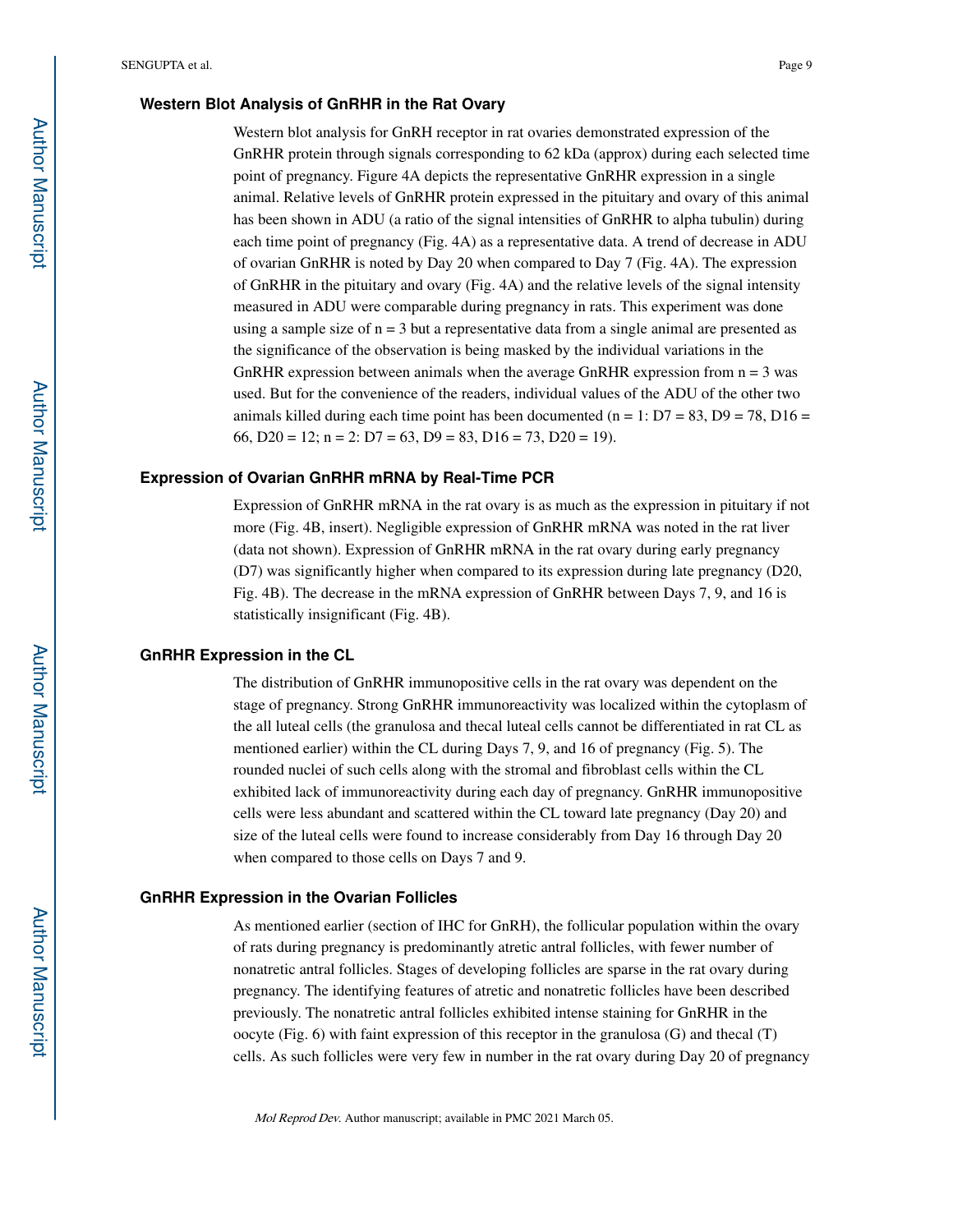we could not find many of them. Atretic antral follicles exhibited intense immunopositive staining for GnRHR in the thecal layers (Fig. 6) of Days 7, 9 and 16 which decreased significantly by Day 20. Expression of this receptor protein in the granulosa cell layer during Days 7 and 9 was notable when compared to Days 16 and 20 (Fig. 6).

# **DISCUSSION**

The present study, for the first time, provides evidences for the presence of GnRH-GnRHR system in the rat ovary through a period corresponding between post-implantation to preparturition period of pregnancy. The presence of the message of GnRH and GnRHR in the rat ovary during each of the time points tested, demonstrates the local endogenous synthesis of the ligand receptor complex in the rat ovary during pregnancy. The endogenous ovarian GnRH content measured by RIA was found to be significantly lower than the hypothalamic GnRH content. When compared between the specified time points of pregnancy, while the endogenous GnRH content was found to increase significantly by Day 20 when compared to Days 7, 9, and 16, GnRHR mRNA content was found to decrease by Day 20 of pregnancy. There was a decreasing trend in the ovarian GnRHR peptide by Day 20 compared to Day 7. Inverse expression pattern of GnRH/GnRHR in the rat ovary may be indicative toward a physiological role of the endogenous ovarian GnRH system during pregnancy in rats. Immunolocalization of GnRH/GnRHR helped to identify the luteal cell expression of this ligand receptor complex throughout pregnancy while the atretic and nonatretic antral follicles were found to differentially express GnRH and GnRHR depending upon the stage of pregnancy in rats.

The working hypothesis of our laboratory postulates that an endogenous GnRH system present in the ovary/CL has a physiological role to play in regulation, maintenance and/or termination of pregnancy in rats (Sridaran et al., 1999a). Based on this hypothesis as well as established reports regarding the impact of hormones like PRL, lutenizing hormone (LH), rat placental lactogen (rPL), and progesterone on the maintenance of rat pregnancy (Morishige et al., 1973), we selected Days 7, 9, 16, and 20 as the specific time points of pregnancy for this study. The significant increase in the content of ovarian GnRH accompanied by trend of decrease in the signal intensity of GnRHR in the ovary by Day 20 (pre-parturition) of pregnancy supports the contention that ovarian GnRH though a receptor mediated autocrine/ paracrine mechanism may result in parturition and thus termination of pregnancy. However expression or presence of endogenous GnRH/GnRHR system in early and mid pregnancy may probably play a role in the regulation or maintenance of pregnancy (Sridaran et al., 1999a,b) in rats. An earlier report in this rodent model (Rivier et al., 1981) describes the functional importance of endogenous GnRH, on events like embryonic development and pregnancy. Collectively, ovarian GnRH may have a receptor mediated local stimulatory/ inhibitory role to play on ovarian functions in rats (as is reported in human by Vaananen et al., 1997) depending upon the stage of pregnancy.

The present data exhibit an inverse expression of GnRH mRNA and protein in the rat ovary during post-implantation period of pregnancy. High concentration of GnRH as one of the factors among others like estrogen, FSH/hCG results in down-regulation of its mRNA expression in human ovary exist (Kang et al., 2003; Leung et al., 2003; Harrison et al., 2004;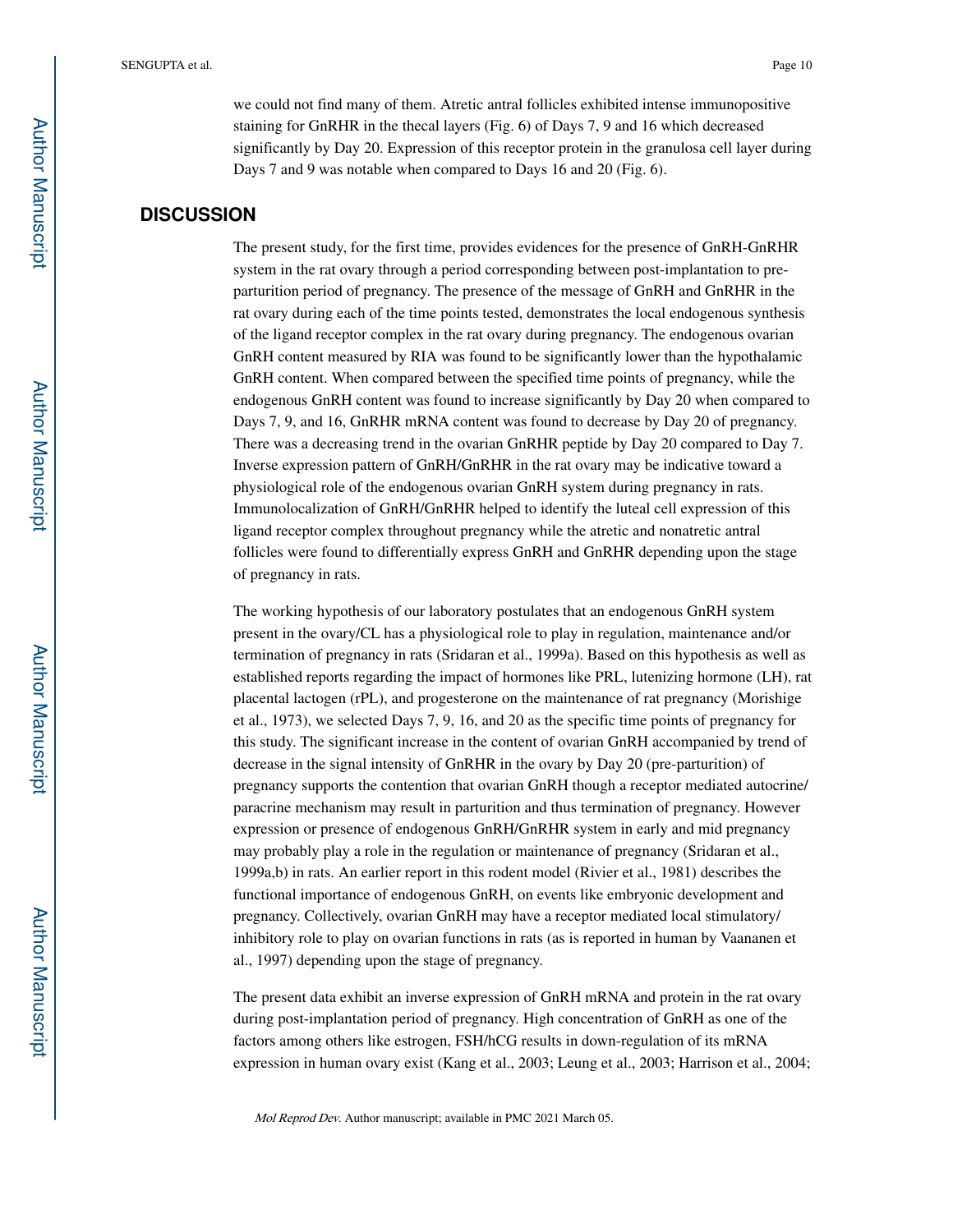Choi et al., 2006). Such an interaction between peptide and GnRH mRNA content may result in the inverse expression pattern of the concerned mRNA and the peptide in the rat ovary during the considered time points of pregnancy. But this statement requires further indepth investigation. The mRNA expression of GnRH in the rat ovary when compared to the hypothalamic GnRH mRNA expression was significantly lower which validates the realtime PCR studies and is in agreement with previous documented literature (Oikawa et al., 1990). Conversely ovarian expression of GnRHR mRNA was as high as in the rat pituitary which is the first report of its kind highlighting the role of endogenous ovarian GnRH/ GnRHR system during pregnancy in this rodent model. Relatively higher expression of GnRHR mRNA toward early pregnancy (Day 7) followed by a gradual decrease by Day 20 is interesting. This decrease in the expression of GnRHR mRNA supports the observed trend of decrease in the expression of GnRHR protein (Western blot studies) by Day 20 when compared to Day 7. But confirmation of the observed decrease in the translation of GnRHR peptide toward the tail end of pregnancy in rats requires additional studies, as such a finding may highlight high ligand induced downregulation of the GnRH receptor expression in the rat ovary, as has been reported in the pituitary (Zilberstein and Zakut, 1983; Naik et al., 1984; Garcia-Palencia et al., 2007) and ovarian granulosa cells (Ranta et al., 1982).

It is noteworthy that the immunostaining for GnRH and its receptor were prominently localized in the cytoplasm of the luteal cells (sites of steriodogenesis) within the mature as well as developing CL. The fibroblast and endothelial cells intervening the luteal cells were immunonegative. Despite GnRHR being a G protein coupled transmembrane receptor; its cytoplasmic expression is believed to represent neo-synthesized or internalized receptors (Hopkins and Gregory, 1977; Choi et al., 2006). In the rat ovary, based on the stringent stereospecificity of GnRH action in the ovarian cells, local production of GnRH in the ovarian component is speculated to contribute in events like ovulation, luteinization, luteolysis (Jones and Hsueh, 1981), regulation of steroidogenesis (Clayton et al., 1979), and apoptosis (Sridaran et al., 1998; Sridaran et al., 1999b; Zhao et al., 2000). Some of these functions like lutenization may be modulated indirectly through regulation of progesterone receptor expression, a critical factor for lutenization (Natraj and Richards, 1993; Rivier et al., 1981) while others like luteolysis through induction of matrix metalloproteinases which degrades collagens result in involution of CL in rats (Goto et al., 1999). In the light of these observations we can hypothesize that expression of GnRH and GnRHR ligand receptor system in the luteal cells of rat ovary during the chosen time points of pregnancy provides an indication toward involvement of endogenous ovarian GnRH in events like lutenization during early pregnancy and luteolysis during late pregnancy through a receptor mediated mechanism. Given that a number of studies have implicated a role of GnRH in the regulation of progesterone production in both rat (Clayton et al., 1979) and human (Peng et al., 1994) ovary, it is tempting to speculate that ovarian GnRH depending upon its content, through its local receptors stimulate or inhibit progesterone secretion thus influencing processes like lutenization and luteolysis within the ovary. But further studies will be required for validation of this prediction in terms of identification of the exact molecular mechanism through which GnRH may induce these events during early or late pregnancy.

In rats, the regulatory peptide GnRH and its agonist have been shown to exert direct inhibitory effects on follicular differentiation by acting through specific ovarian receptors on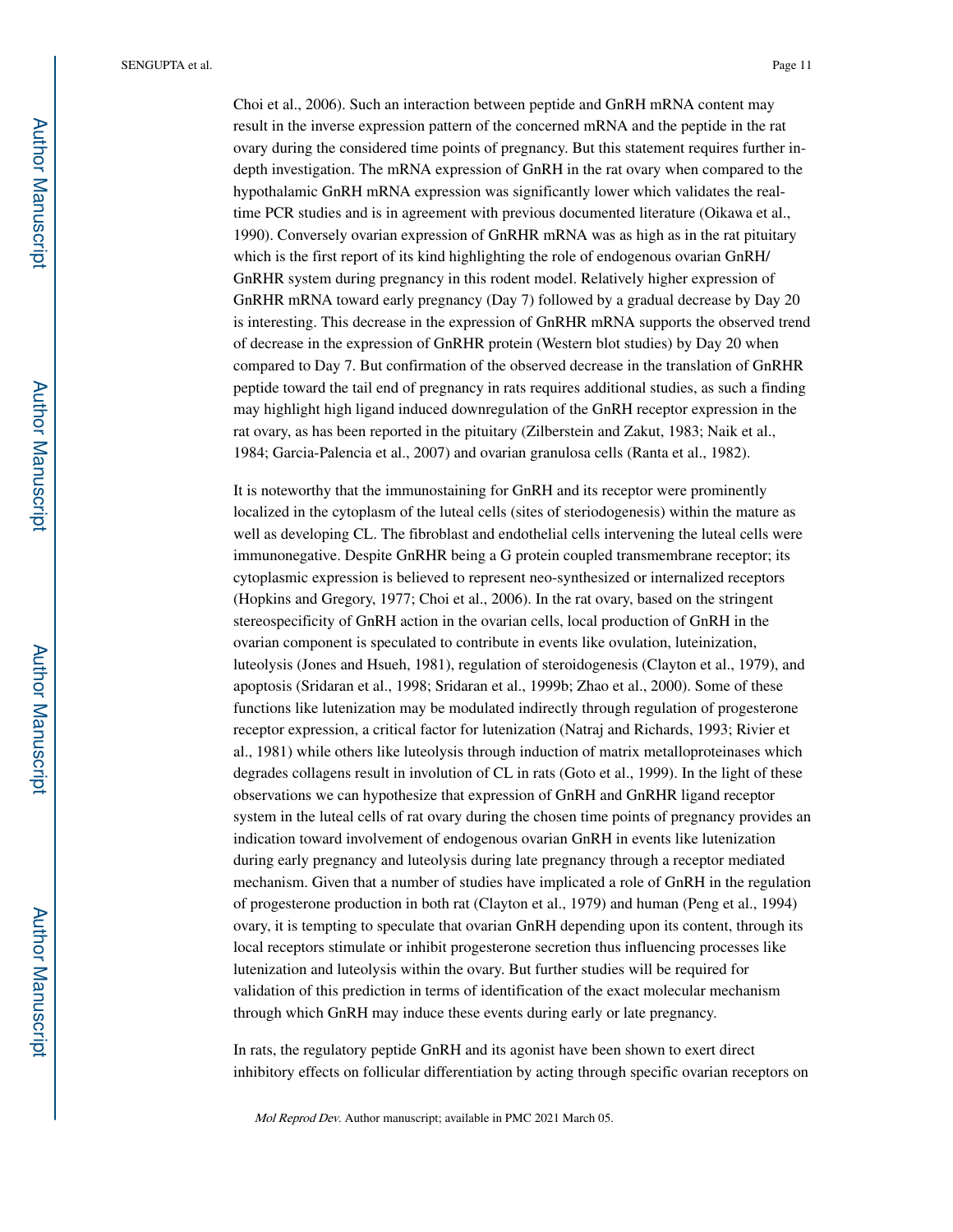granulosa and thecal cells of the follicles (Jones et al., 1980). Furthermore endogenous GnRH in the rodent ovary is reported to play a potential role as an atretogenic factor through induction of ovarian apoptotic DNA fragmentation (Billig et al., 1994; Hsueh et al., 1994). Down regulation of FSH stimulated LH receptor expression by GnRH in rat granulosa cells (Harwood et al., 1980; Seguin et al., 1982) leads to loss of follicular integrity and appearance of atretic characteristics like reduction of the granulosa cells layer and appearance of pyknotic nucleus (Whitelaw et al., 1995). During late antral development persistent expression of GnRH receptor in the absence of LH receptor expression appears to be indicative of follicular atresia (Whitelaw et al., 1995). In the present study, differential expression of GnRH and GnRHR is restricted to the thecal cells of the antral follicles undergoing atresia during Days 7, 9, 16, and 20 of pregnancy with comparatively lesser expression in the granulosa cells. The expression of the ligand receptor complex in such cell layers within the nonatretic antral follicles is also notable. This study taken together with the previous reports (Bauer-Dantoin and Jameson, 1995), provides support for a role of autocrine/paracrine receptor mediated role of ovarian GnRH in the induction and progression of follicular atresia under certain physiological conditions like pregnancy in rats when hypothalamic GnRH concentrations in the peripheral circulations may not be sufficient to activate the ovarian GnRH receptors (Hsueh and Jones, 1981). Strong immunoreactivity for both GnRH and GnRHR in the oocytes of nonatretic antral follicles was noted throughout pregnancy. This is consistent with the studies which have suggested that GnRH may play a role in the induction of ovulation through enhancement of meiotic maturation of oocyte and stimulation of germinal vesicle breakdown (Hillensjo and LeMaire, 1980). The expression of the ligand receptor complex in the granulosa and thecal cell layers of nonatretic antral follicles cannot very well be explained at this stage of the present study as a detailed study on follicular maturation and the role of GnRH and GnRHR if any on such mechanisms in rats/mammals is required in future.

In conclusion, our study for the first time quantifies ovarian GnRH/GnRHR by RIA and Western blot analysis, respectively, during pregnancy in rats accompanied by the cell specific localization of decapeptide and its receptor in the ovary during each chosen time point of pregnancy. Quantitative expressions of GnRH and GnRHR mRNA by real-time PCR in the ovarian extracts highlights the local synthesis of this hormone receptor system in the ovarian cells during pregnancy in this rodent model. High content of GnRH and by the tail end of pregnancy (Day 20) indicates the possible functional involvement of this ovarian decapeptide in processes like parturition. Although a trend of decrease in the expression of GnRHR peptide by Day 20 of pregnancy when compared to Day 7 is supported by a subsequent significant decrease in the transcription of GnRHR mRNA toward tail end of pregnancy (Day 20), this study requires further confirmation through future in-depth investigation. Differential expression of the ligand and receptor in the luteal cells within the CL and the thecal/granulosa cells of the atretic antral follicles within the ovary throughout pregnancy provides an indication toward a possible concentration dependent involvement of ovarian GnRH/GnRHR in promoting processes like lutenization/luteolysis in the CL and follicular atresia in the atretic antral follicles in an autocrine/paracrine mechanism during pregnancy in rats. The expression of the ligand receptor system in the oocyte or thecal/ granulosa layers in the nonatretic antral follicles requires further in-depth investigation. The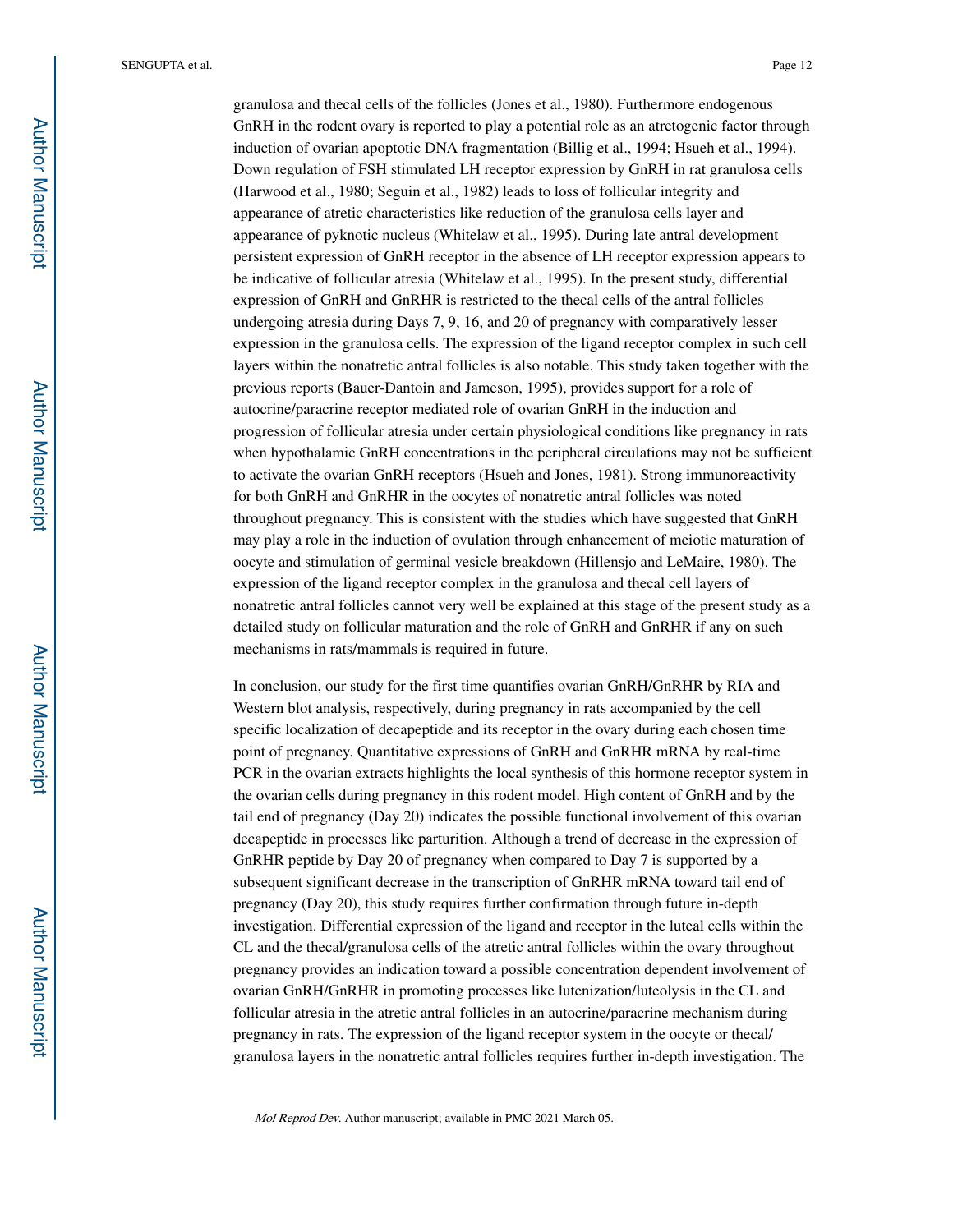current data thus provide groundwork for further research into the exact functional significance of ovarian GnRH/GnRHR system during pregnancy in rats.

# **ACKNOWLEDGMENTS**

Our sincere thanks to the staff of the animal care facility of Morehouse School of Medicine for taking care of the experimental animals. We are grateful to Dr. M. D. Powell for valuable suggestions regarding GnRH extraction from tissues, Dr. A. J. Zeleznik, University of Pittsburgh Medical School, for his contributions in setting up the radioimmunoassay for GnRH, Mr. S. Pitts for assistance in performing immunohistochemical studies, Dr. R. Gonzalez for the use of software to perform densitometric analysis of Western blots and Dr. W. Kirlin for statistical analysis. We are also thankful to Mr. P. Abramson for graphics and Ms. D. Parker for technical assistance. This study was supported by NIH grants, RR03034, GM08248, HD41749 and HD52155.

Grant sponsor: NIH; Grant numbers: RR03034, GM08248, HD41749, HD52155.

#### **REFERENCES**

- Aten RF, Williams AT, Behrman HR, Wolin DL. 1986. Ovarian gonadotropin-releasing hormone-like protein(s): Demonstration and characterization. Endocrinology 118:961–967. [PubMed: 3512254]
- Aten RF, Polan ML, Bayless R, Behrman HR. 1987. A gonadotropin-releasing hormone (GnRH)-like protein in human ovaries: Similarity to GnRH like ovarian protein of the rat. J Clin Endocrinol Metab 64: 1288–1293. [PubMed: 3553223]
- Bauer-Dantoin AC, Jameson JL. 1995. Gonadotropin-releasing hormone receptor messenger ribonucleic acid expression in the ovary during rat estrous cycle. Endocrinology 136:4432–4438. [PubMed: 7664663]
- Billig H, Furuta I, Hsueh AJW. 1994. Gonadotropin releasing hormone (GnRH) directly induces apoptotic cell death in the rat ovary: biochemical and in situ detection of DNA fragmentation in granulosa cells. Endocrinology 134:245–252. [PubMed: 8275940]
- Burgus R, Butcher M, Amoss M, Ling N, Monahan M, Rivier J, Fellows R, Blackwell R, Vale W, Guillemin R. 1972. Primary structure of ovine hypothalamic luteinizing hormone-releasing factor (LRF). Proc Natl Acad Sci 69:278–282. [PubMed: 4550508]
- Choi JH, Gilks CB, Auersperg N, Leung PCK. 2006. Immunolocalization of Gonadotropin releasing hormone (GnRH)-I, GnRH-II and type I receptor during follicular development in the human ovary. J Clin Endocrinol Metab 91:4562–4570. [PubMed: 16954155]
- Clayton RN, Harwood JP, Catt KJ. 1979. Gonadotropin-releasing hormone analogue binds to luteal cells and inhibits progesterone production. Nature 282:90–92. [PubMed: 228197]
- Clayton RN, Eccleston L, Gossard F, Thalbard J-C, Morel G. 1992. Rat granulosa cells express the gonadotropin-releasing hormone gene: Evidence from in situ hybridization. J Mol Endocrinol 9:189–195. [PubMed: 1476605]
- Dekel N, Shalgi R. 1987. Fertilization in vitro of rat oocytes undergoing maturation in response to a GnRH analogue. J Reprod Fertil 80:531–535. [PubMed: 3309280]
- Garcia-Palencia P, Sanchez MA, Nieto A, Vilar MP, Gonzalez M, Veuga-Lopez A, Gonzalez-Bulnes A, Flores JM. 2007. Sex steroid expression in the oviduct and uterus of sheep with estrous synchronized with progesterone or prostaglandin analogues. Anim Reprod Sci 97:25–35. [PubMed: 16466867]
- Goto T, Endo T, Henmi H, Kitajima Y, Kiya T, Nishikawa A, Manase K, Sato H, Kodo R. 1999. Gonadotropin releasing hormone agonist has the ability to induce increased matrix metalloproteinase (MMP)-2 and membrane typr-1MMP expression in the corpora lutea, and structural luteolysis in rats. J Endocrinol 161:393–402. [PubMed: 10333542]
- Harrison GS, Wierman ME, Nett TM, Glode LM. 2004. Gonadotropin-releasing hormone and its receptor in normal and malignant cells. Endocr Relat Cancer 11:725–748. [PubMed: 15613448]
- Harwood JP, Clayton RN, Chen TT, Knox G, Catt KJ. 1980. Ovarian gonadotropin-releasing hormone receptors II. Regulation and effects on ovarian development. Endocrinology 107:414–421. [PubMed: 6248321]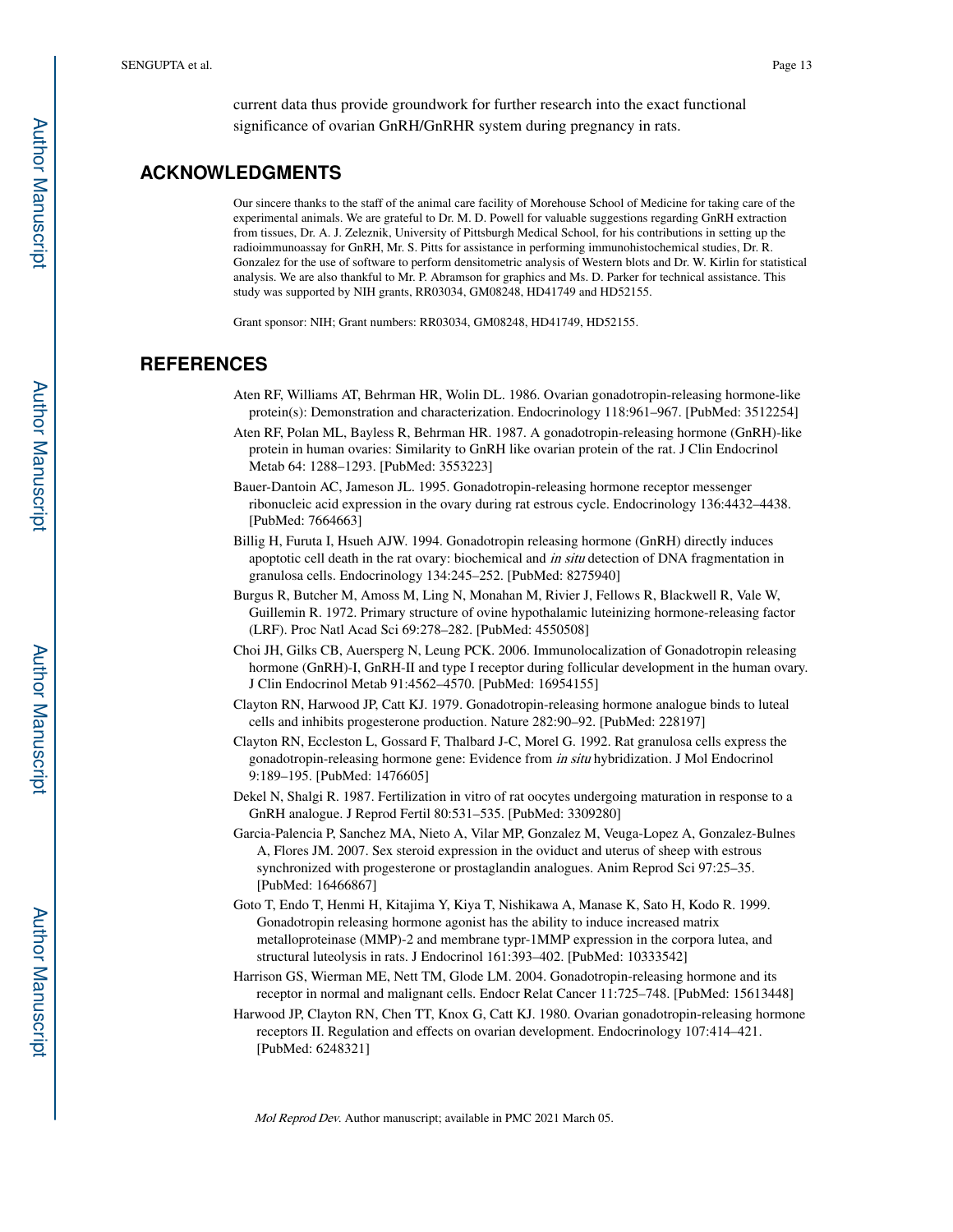- Hillensjo T, LeMaire WJ. 1980. Gonadotropin releasing hormone agonists stimulate meiotic maturation of follicle enclosed rat oocytes in vitro. Nature 287:145–146. [PubMed: 7001246]
- Hopkins CR, Gregory H. 1977. Topographical localization of the receptors for luteinizing hormonereleasing hormone on the surface of dissociated pituitary cells. J Cell Biol 75:528–540. [PubMed: 233747]
- Hsueh AJW, Jones PBC. 1981. Extrapituitary actions of gonadotropin-releasing hormone. Endocr Rev 2:437–461. [PubMed: 6273147]
- Hsueh AJW, Billig H, Tsafriri A. 1994. Ovarian follicle atresia: A hormonally controlled apoptotic process. Endocr Rev 15:707–720. [PubMed: 7705278]
- Jones PB, Hsueh AJ. 1980. Direct inhibitory effect of gonadotropin-releasing hormone upon luteal luteinizing hormone receptor and steroidogenesis in hypophysectomised rats. Endocrinology 107: 1930–1936. [PubMed: 6253282]
- Jones PBC, Hsueh AJW. 1981. Direct effects of gonadotropin releasing hormone and its antagonist upon ovarian functions stimulated by FSH, prolactin and LH. Biol Reprod 24:747–759. [PubMed: 6264981]
- Jones PB, Conn PM, Marian J, Hsueh AJ. 1980. Binding of gonadotropin releasing hormone agonist to rat ovarian granulosa cells. Life Sci 27:2125–2132. [PubMed: 6259472]
- Kang SK, Choi KC, Yang HS, Lueng PC. 2003. Potential role of gonadotropin-releasing hormone (GnRH)-1 and GnRH-II in the ovary and ovarian cancer. Endocr Relat Cancer 10:169–177. [PubMed: 12790779]
- Keller G, Schally AV, Gaiser T, Nagy A, Baker B, Westphal G, Halmos G, Engel JB. 2005. Human malignant melanomas express receptors for luteinizing hormone releasing hormone allowing targeted therapy with cytotoxic luteinizing hormone releasing hormone analogue. Cancer Res 65:5857–5863. [PubMed: 15994963]
- Khodr GS, Siler Khodr T. 1978. Localization of luteinizing hormone releasing factor in the human placenta. Fertil Steril 29:523–526. [PubMed: 352732]
- Kogo H, Kudo A, Park MK, Mori T, Kawashima S. 1995. In situ detection of gonadotropin-releasing hormone (GnRH) receptor mRNA expression in the rat ovarian follicles. J Exp Zool 272:62–68. [PubMed: 7738517]
- Kogo H, Fujimoto T, Mori T. 1999a. Evidence for gonadotropin-releasing hormone receptor mRNA expression by estrogen in rat granulosa cells. Cell Tissue Res 297:459–465. [PubMed: 10460492]
- Kogo H, Fugimoto T, Park MK, Mori T. 1999b. Gonadotropin-releasing hormone receptor mRNA expression in the ovaries of neonatal and adult rats. Cell Tissue Organs 164:14–22.
- Leung PCK, Cheng CK, Zhu XM. 2003. Multi-factorial role of GnRH-I and GnRH-II in the human ovary. Mol cell Endocrinol 202:45–153.
- Lowry OH, Rosebrough NJ, Farr AL, Randall RJ. 1951. Protein measurement with Folin phenol reagent. J Biol Chem 193:265–275. [PubMed: 14907713]
- Millar RP. 2003. GnRH II and type II GnRH receptors. Trends Endocrinol Metab 14:35–43. [PubMed: 12475610]
- Montaner AD, Mongiat L, Lux-Lantos VA, Warby C, Chewpoy B, Bianchi MS, Libertun C, Rivier JE, Sherwood NM, Somoza GM. 2002. Guinea Pig gonadotropin–releasing hormone: Expression pattern, characterization and biological activity in rodents. Neuroendocrinology 75:326–338. [PubMed: 12006786]
- Morishige WK, Pepe GJ, Rothchild I. 1973.Serum leutinizing hormone, prolactin and progesterone levels during pregnancy in the rat. Endocrinology 92:1527–1530. [PubMed: 4695432]
- Naik SI, Young LS, Charlton HM, Clayton RN. 1984. Pituitary gonadotropin-releasing hormone receptor regulation in mice. I: Males. Endocrinology 115:106–113. [PubMed: 6329642]
- Nataraj U, Richards JS. 1993. Hormonal regulation, localization and functional activity of the progesterone receptor in granulosa cells of rat preovulatory follicles. Endocrinology 133:761–769. [PubMed: 8344215]
- Naz RK, Gupta SK, Gupta JC, Vyas HK, Talwar GP. 2005. Recent advances in contraceptive vaccine development: A mini review. Human Reprod 20:3271–3283.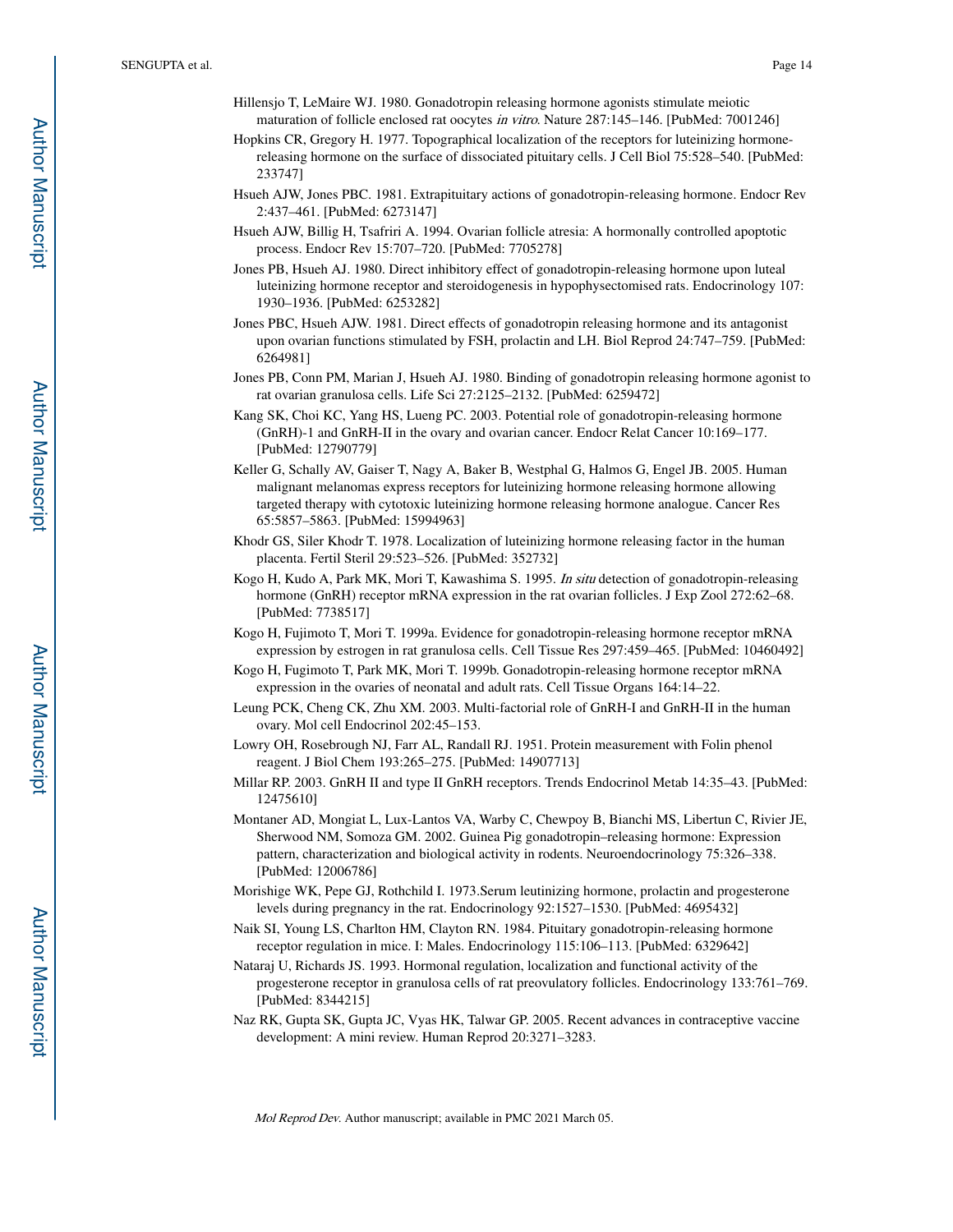- Oikawa M, Dargan C, Ny T, Hsueh AJW. 1990. Expression of Gonadotropin-releasing hormone and prothymosin-α messenger ribonucleic acid in the ovary. Endocrinology 127:2350–2356. [PubMed: 2226321]
- Palmon A, Ben-Aroya N, Tel-Or S, Burstein Y, Fridkin M, Koch Y. 1994. The gene for the neuropeptide gonadotropin-releasing hormone is expressed in the mammary glands of lactating rats. Proc Acad Sci USA 91:4994–4996.
- Pati D, Habib HR. 1998. Presence of salmon gonadotropin releasing hormone (GnRH) and compounds with GnRH-like activity in the ovary of goldfish. Endocrinology 139:2015–2024. [PubMed: 9528989]
- Peng C, Fan NC, Ligier M, Vaananen J, Leung PCK. 1994. Expression and regulation of gonadotropinreleasing hormone (GnRH) and GnRH receptor messenger ribonucleic acids in human granulosaluteal cells. Endocrinology 135:1740–1746. [PubMed: 7956897]
- Ranta T, Knecht M, Kody M, Catt KJ. 1982.GnRHreceptors in cultured rat granulosa cells: Mediation of the inhibitory and stimulatory actions of GnRH. Mol Cell Endocrinol 27:233–240. [PubMed: 6288494]
- Rivier C, Rivier J, Vale W. 1981. Antireproductive effects of a potent GnRH antagonist in female rat. Endocrinology 108:1425–1430. [PubMed: 7009151]
- Schalburg KR, von Warby CM, Sherwood NM. 1999. Evidence for gonadotropin-releasing hormone peptides in the ovary and testis of rainbow trout. Biol Reprod 60:1338–1344. [PubMed: 10330090]
- Schirman-Hildesheim TD, Bar T, Ben-Aroya N, Koch Y. 2005. Differential gonadotropin releasing hormone (GnRH) and GnRH receptor messenger ribonucleic acid expression patterns in different tissues of female rat across the estrous cycle. Endocrinology 146:3401–3408. [PubMed: 15908340]
- Sengupta A, Baker B, Chakrabarti N, Whittaker JA, Sridaran R. 2007. Localization of immunoreactive gonadotropin releasing hormone (GnRH) and relative expression of its mRNA in the oviduct during pregnancy in rats. J Histochem Cytochem 55:525–534. [PubMed: 17283369]
- Sequin C, Pelletier G, Dube D, Labrie F. 1982. Distribution of luteinzing hormone-releasing hormone receptors in the rat ovary. Regul Pept 4:183–190. [PubMed: 6293004]
- Shao R, Weijdegard B, Fernandez-Rodriguez J, Egecioglu E, Zhu C, Andersson N, Thurin-Kjellberg A, Bergh C, Billig H. 2007. Ciliated epithelial-specific and regional-specific expression and regulation of estrogen receptor ß2 in the fallopian tubes of immature rats: A possible mechanism of estrogen-mediated transport process in vivo. Am J Physiol Endocrinol Metab 293:E147–E158. [PubMed: 17374697]
- Sridaran R, Hisheh S, Dharmarajan AM. 1998. Induction of apoptosis by a gonadotropin-releasing hormone agonist during early pregnancy in the rat. Apoptosis 3:51–57. [PubMed: 14646518]
- Sridaran R, Philip GH, Li H, Culty M, Liu Z, Stocco DM, Papadopoulos V. 1999a. GnRH-agonist treatment decreases progesterone synthesis, luteal peripheral benzodiazepine receptor mRNA, ligand binding, and steroidogenic acute regulatory protein expression during pregnancy. J Mol Endocrinol 22:45–54. [PubMed: 9924179]
- Sridaran R, Lee MA, Haynes L, Srivastava RK, Ghosh M, Sridaran G, Smith CG. 1999b. GnRH action on luteal steroidogenesis during pregnancy. Steroids 64:618–623. [PubMed: 10503718]
- Trigg TE, Wright PJ, Armour AF, Williamson PE, Junaidi A, Martin GB, Doyle AG, Walsh J. 2001. Use of GnRH analogue implant to produce reversible long-term suppression of reproductive function in male and female domestic dogs. J Reprod Fertil Suppl 57:255–261. [PubMed: 11787159]
- Trigg TE, Doyle AG, Walsh JD, Swangchan-uthai T. 2006. A review of advances in the use of the GnRH agonist deslorelin in control of reproduction. Theriogenology 66:1507–1512. [PubMed: 16600356]
- Tsafriri A, Adashi EY. 1994. Local non-steroidal regulators of ovarian function. In: Knobil E, Neil JD, editors. The physiology of reproduction. New York: Raven Press, pp 817–860.
- Vaananen JE, Tong BLP, Vaananen CCM, Chan IHY, Yuen BH, Leung PC. 1997. Interaction of prostaglandin  $F_{2n}$  and gonadotropin-releasing hormone on progesterone and estradiol production in human granulosa-luteal cells. Biol Reprod 57:1346–1353. [PubMed: 9408239]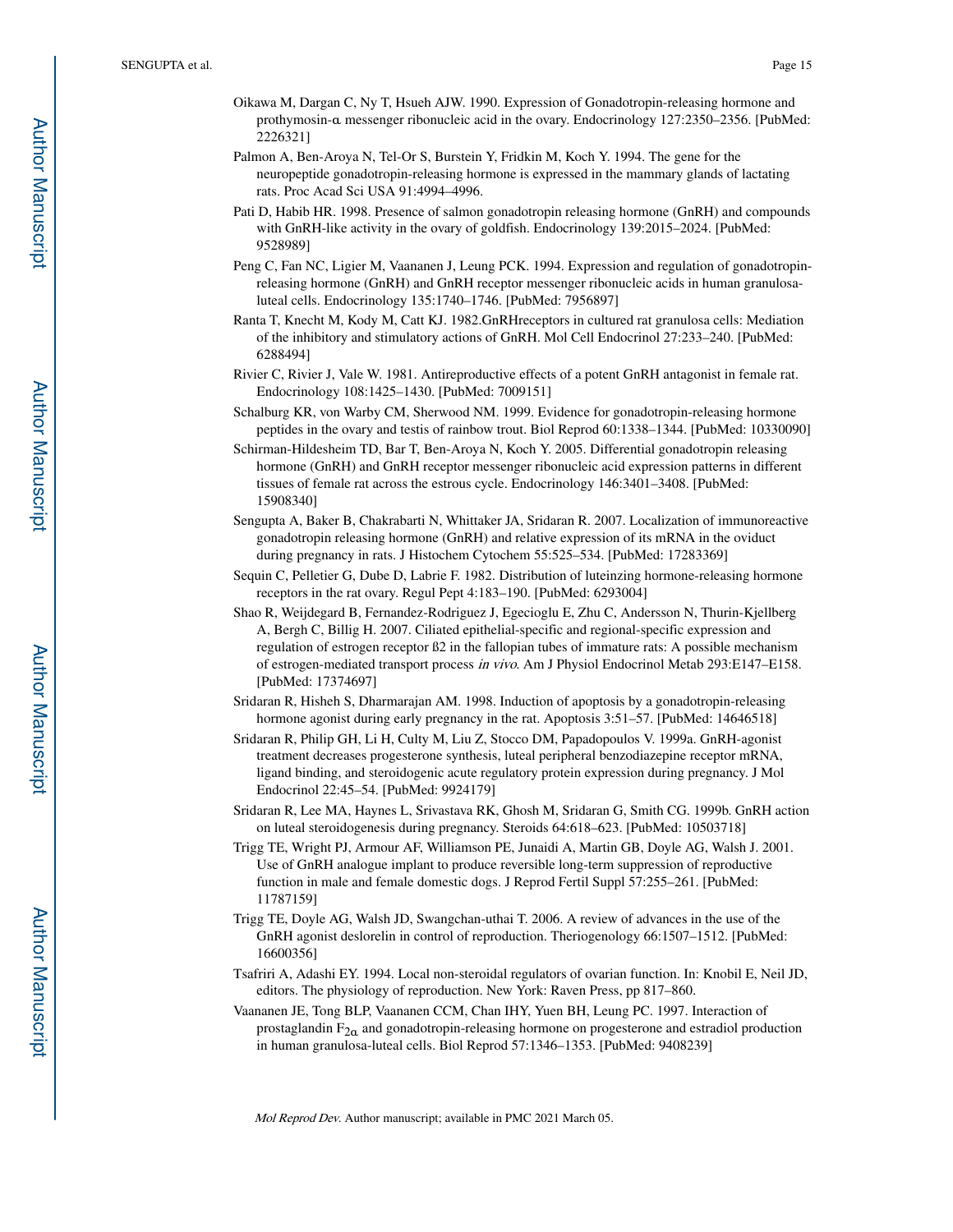- Whitelaw PF, Eidne KA, Sellar R, Smyth CD, Hillier SG. 1995. Gonadotropin-releasing hormone receptor messenger ribonucleic acid expression in rat ovary. Endocrinology 136:172–179. [PubMed: 7828528]
- Yahalom D, Chen A, Ben-Aroya N, Rahimipour S, Kaganovsky E, Okon E, Fridkin M, Koch Y. 1999. The gonadotropin releasing hormone family of neuropeptides in the brain of human, bovine and rat: Identification of a third isoform. FEBS Lett 463:289–294. [PubMed: 10606740]
- Ying SY, Ling N, Bohlen P, Guillemin R. 1981. Gonadocrinins: Peptides in ovarian follicular fluid stimulating the secretion of pituitary gonadotropins. Endocrinology 108:1206–1215. [PubMed: 6162633]
- Young KA, Hennebold JD, Stouffer RL. 2002. Dynamic expressions of mRNAs and proteins for matrix metalloproteinases and their tissue inhibitors in the primate corpus luteum during the menstrual cycle. Mol Human Reprod 8:833–840.
- Zhao S, Saito H, Wang X, Saito T, Kaneko T, Hiroi M. 2000. Effects of gonadotropin releasing hormone agonist on the incidence of apoptosis in porcine and human granulosa cells. Gynecol Obstet Invest 49:52–56. [PubMed: 10629374]
- Zilberstein M, Zakut H, Naor Z. 1983. Coincidence of down-regulation and desensitization in pituitary gonadotrophs stimulated by gonadotropin releasing hormone. Life Sci 32:663–669. [PubMed: 6300603]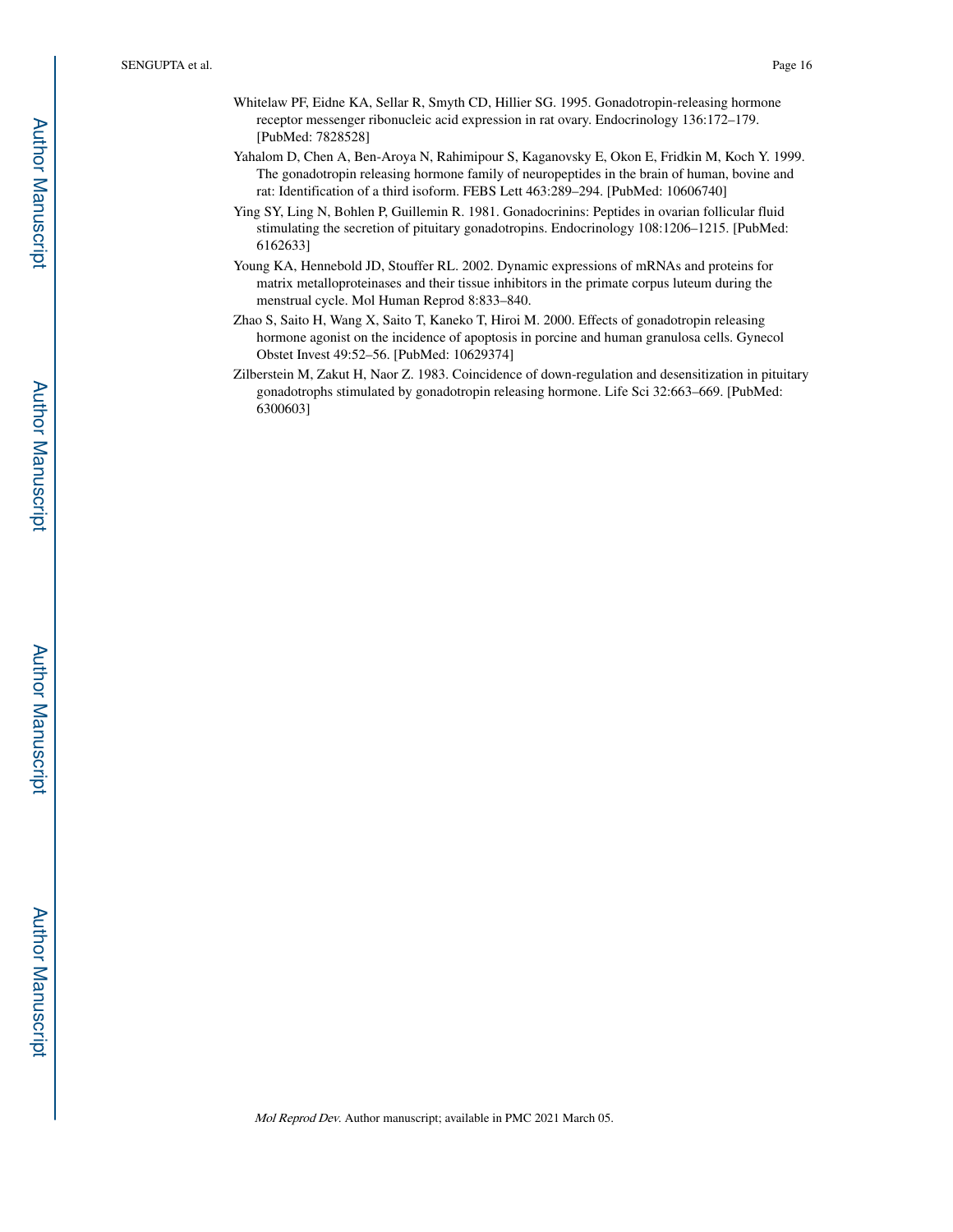

#### **Fig. 1.**

**A**: Ovarian GnRH content (mean  $\pm$  SEM) during chosen time points of pregnancy in rats (n  $= 3$ /day). Insert represents significant difference in the mean hypothalamic (n = 13) and ovarian (n = 13) GnRH content during pregnancy. **B**: GnRH mRNA expression in the rat ovary (mean ± SEM). Values were standardized to respective 18S control values. Group means with different superscript letters differ significantly ( $P \le 0.05$ ). Insert represents comparison between the mean GnRH mRNA expression in the hypothalamus ( $n = 5$ ) and ovary  $(n = 12)$ .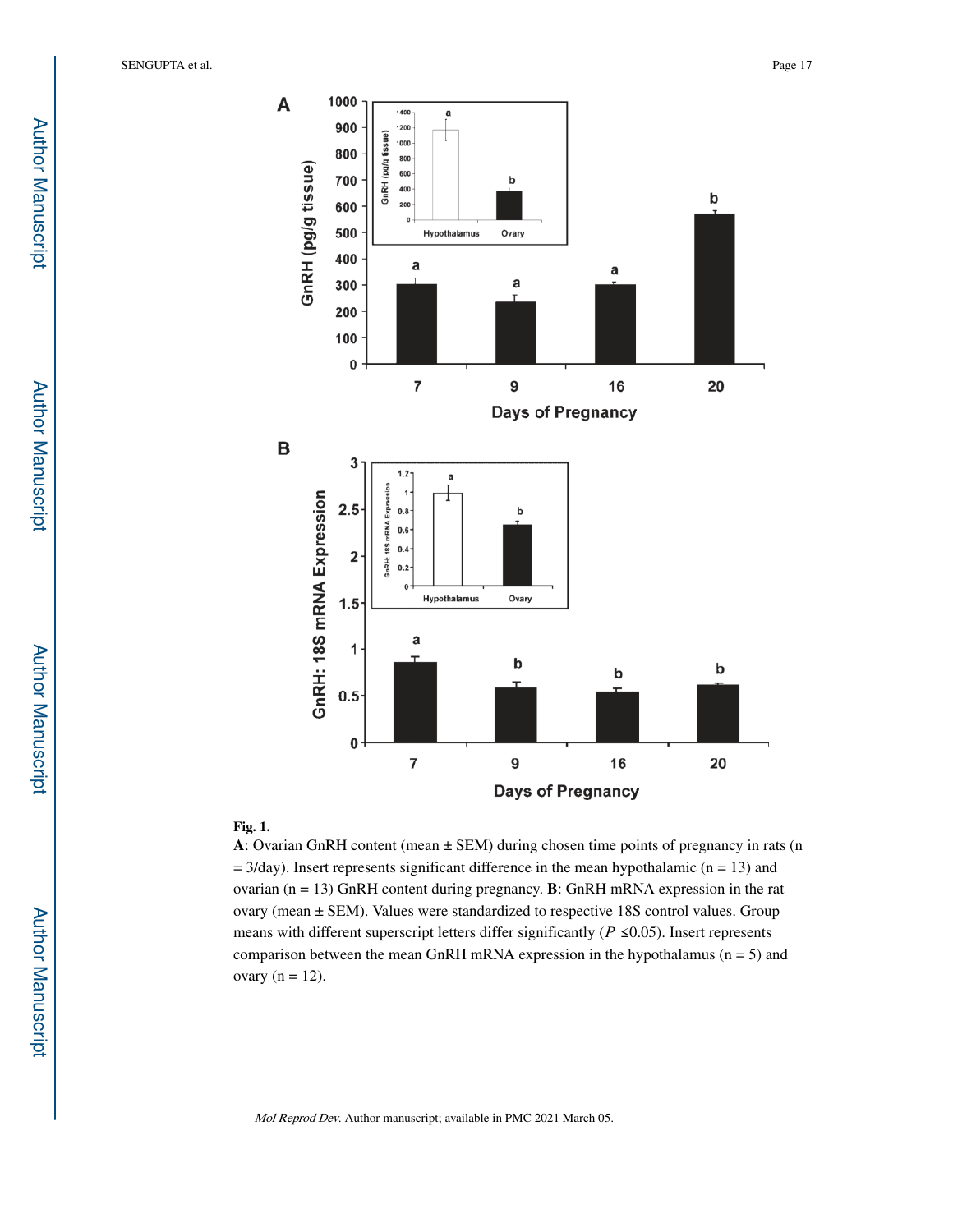SENGUPTA et al. Page 18



#### **Fig. 2.**

Photomicrographs of ovarian sections (magnification, 400×) showing immunohistochemical localization of GnRH in the corpus luteum (CL) during days 7 (A), 9 (B), 16 (C), and 20 (D) of pregnancy in rats. F denotes the ovarian follicles. Immunopositivity for GnRH is restricted to the cytoplasm of the luteal cells during each time point of pregnancy. The nucleus of the luteal cells and the intervening stromal and fibroblast cells are immunonegative. Inserts on each photomicrograph represent the negative control (without primary antibody) sections of the corresponding day of pregnancy.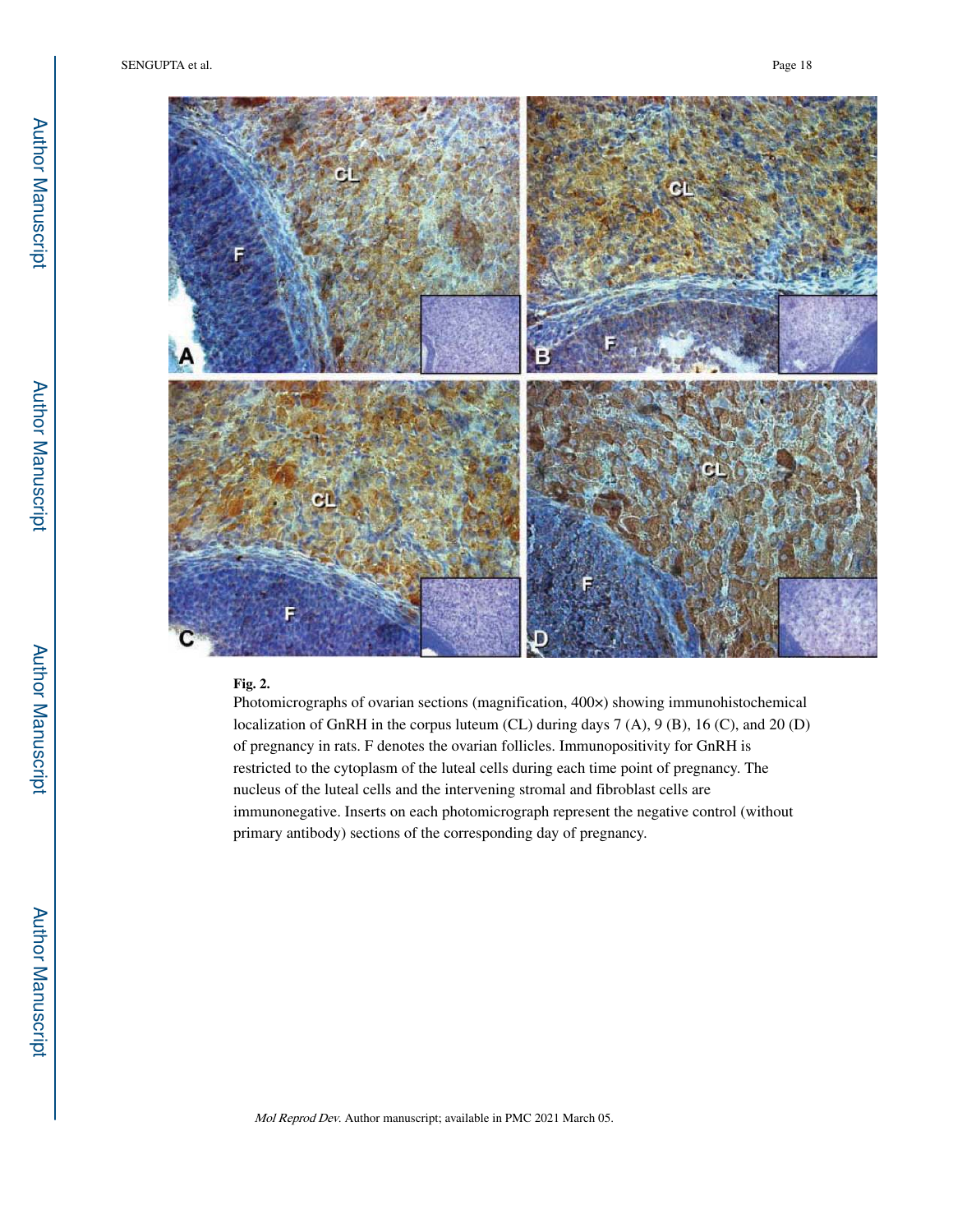Author Manuscript Author Manuscript

 Author Manuscript**Author Manuscript** 



#### **Fig. 3.**

Photomicrographs (magnification, 400×) of ovarian sections exhibiting immunohistochemical localization of GnRH in the oocytes (O), granulosa (G), and thecal (T) cell layers of the atretic and nonatretic antral follicles within the rat ovary during days 7, 9, 16, and 20 of pregnancy. The large antrum (A) with cellular debris within the atretic follicles as well as the developing antrum (A) within the nonatretic antral follicles is immunonegative. The negative control (without primary antibody) sections are represented by the inserts on the photomicrograph of each day of pregnancy.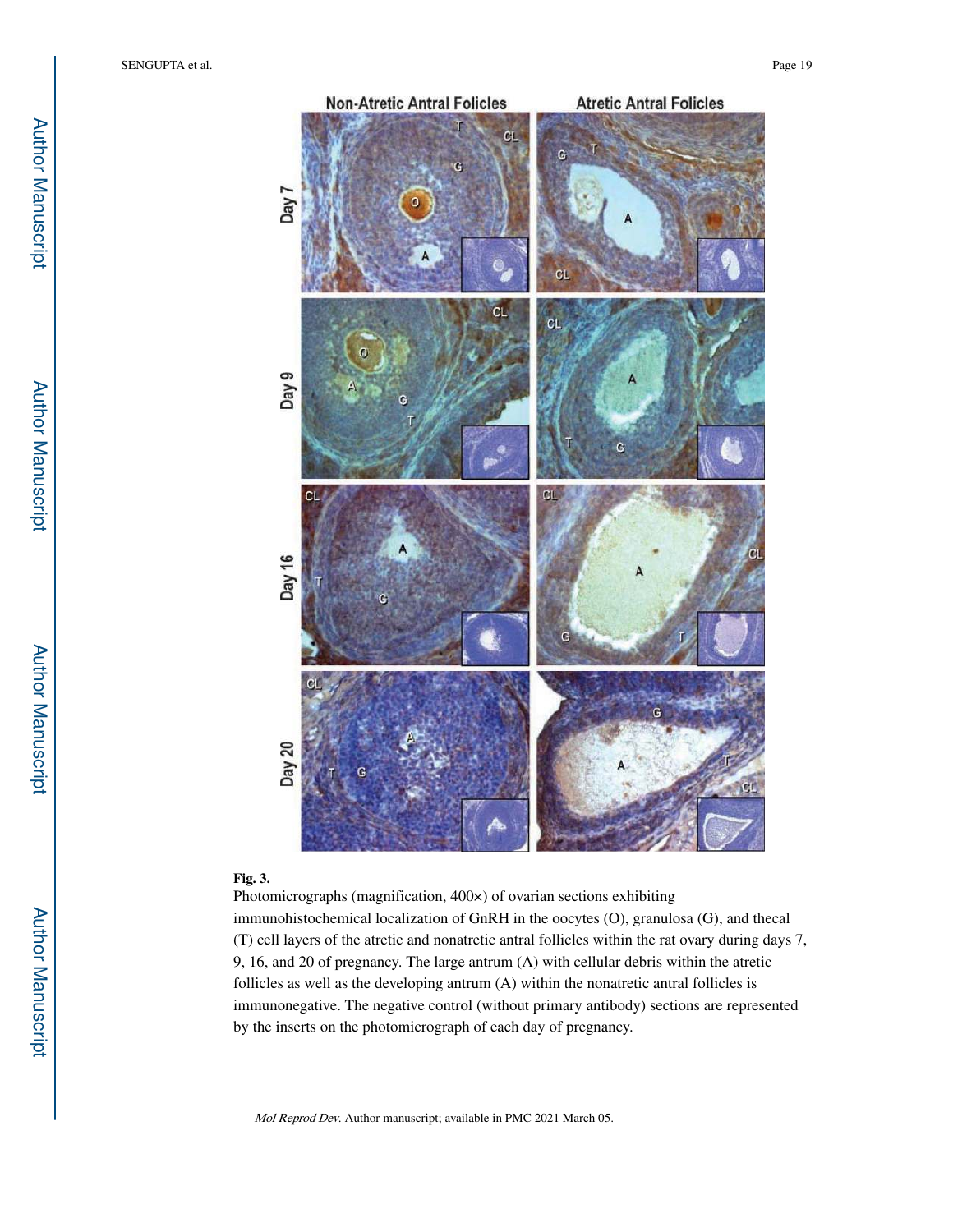

#### **Fig. 4.**

**A**: Representative Western blot of ovarian protein for expression of GnRHR and relative levels of the protein in the rat ovary expressed as a ratio of the densitometric values of GnRHR to alpha tubulin during days 7, 9, 16, and 20 of pregnancy in rats. Data represent values from a single animal. Expression of GnRHR in the rat pituitary is used as positive control for validation of the experiment. Alpha tubulin (50 kDA) used as an internal standard protein is expressed in all samples. **B**: GnRHR mRNA expression (mean ± SEM) in the rat ovary during chosen time points of pregnancy. Values were standardized to respective 18S control values. Comparison between the mean GnRHR mRNA expression in the rat pituitary  $(n = 4)$  and ovary  $(n = 12)$  during pregnancy is represented in the insert. Different superscript letters over histograms representing group means indicate significant difference ( $P \le 0.05$ ).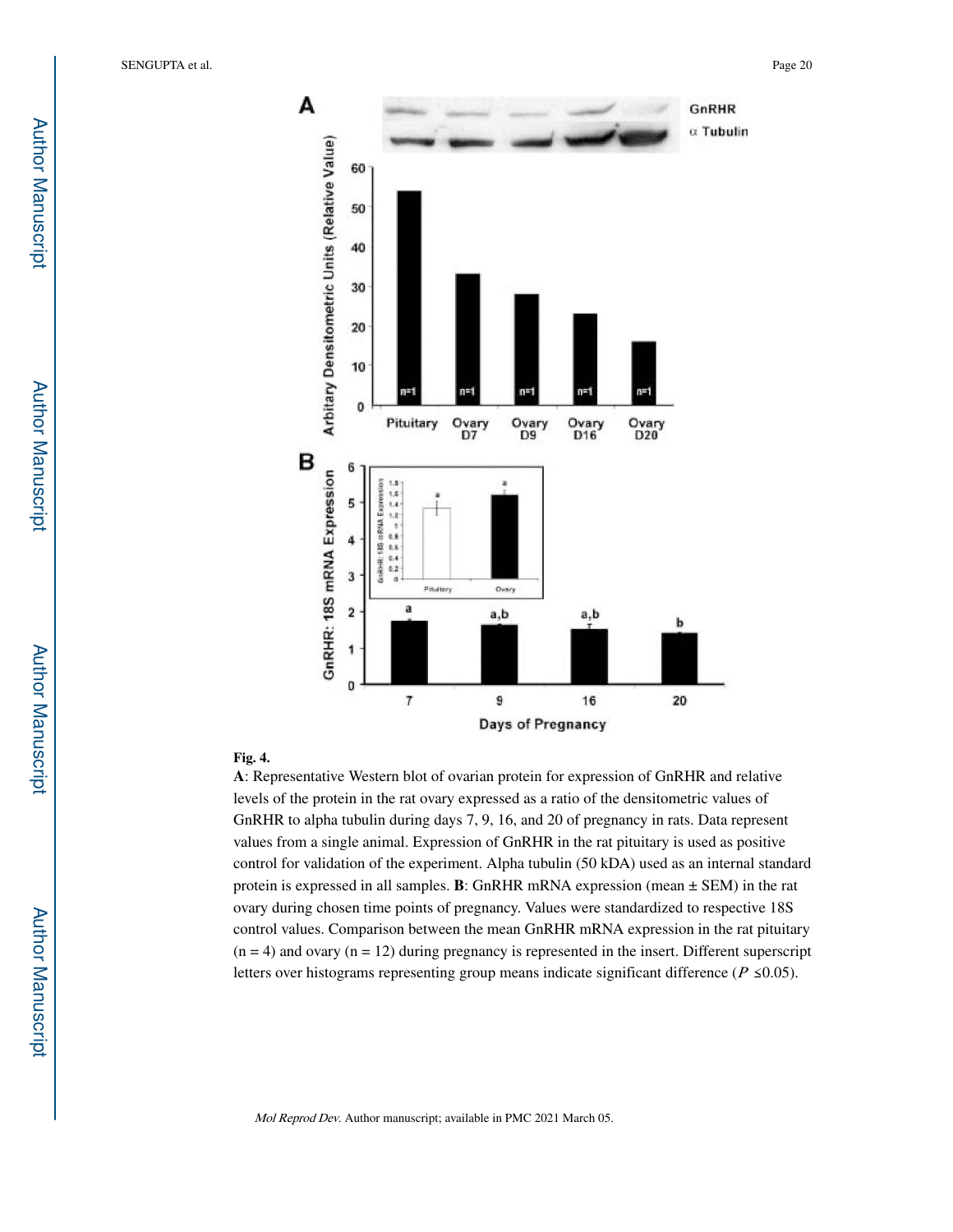

#### **Fig. 5.**

Immunohistochemical staining for GnRHR in rat CL during days 7(A), 9(B), 16(C), and 20(D) of pregnancy. F denotes the ovarian follicles. Cytoplasm of the luteal cells exhibits strong immunopositivity for GnRHR during each time point of pregnancy. Absence of immunostaining for GnRHR is noted in the nucleus of the luteal cells, the intervening fibroblast and the stromal cells within the CL and the negative control sections (inserts on photomicrographs of Days 7, 9, 16, and 20).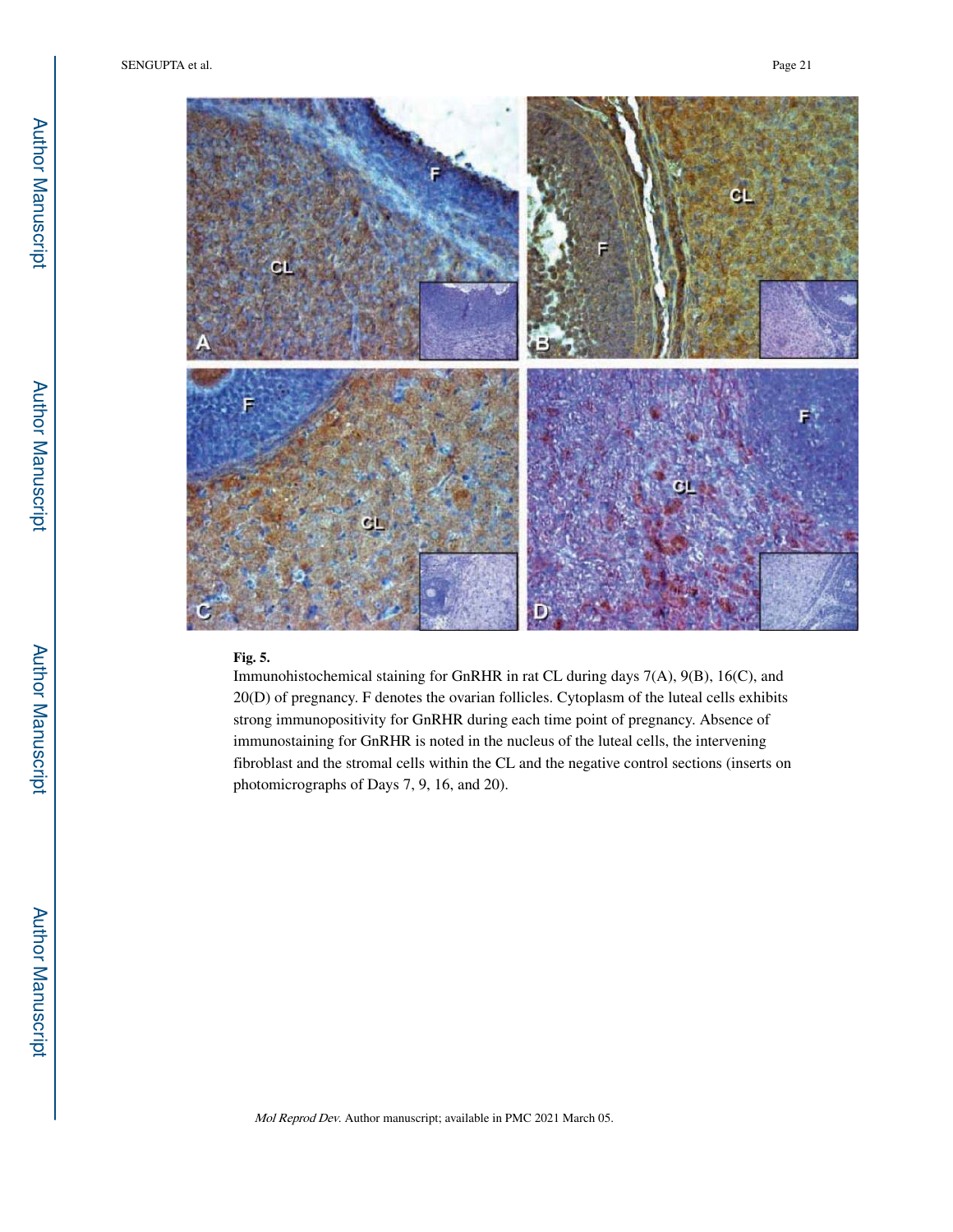

#### **Fig. 6.**

Photomicrographs (magnification, 400×) showing immunolocalization of GnRHR in the thecal (T), granulosa cells (G) of the nonatretic and atretic antral follicles during pregnancy. The oocyte (O) within the nonatretic antral follicles also exhibits strong immunopositive reactive reaction during Days 7, 9, and 16 of pregnancy. Inserts on each micrograph represents the negative control (without primary antibody) sections showing lack of immunostaining for GnRHR.